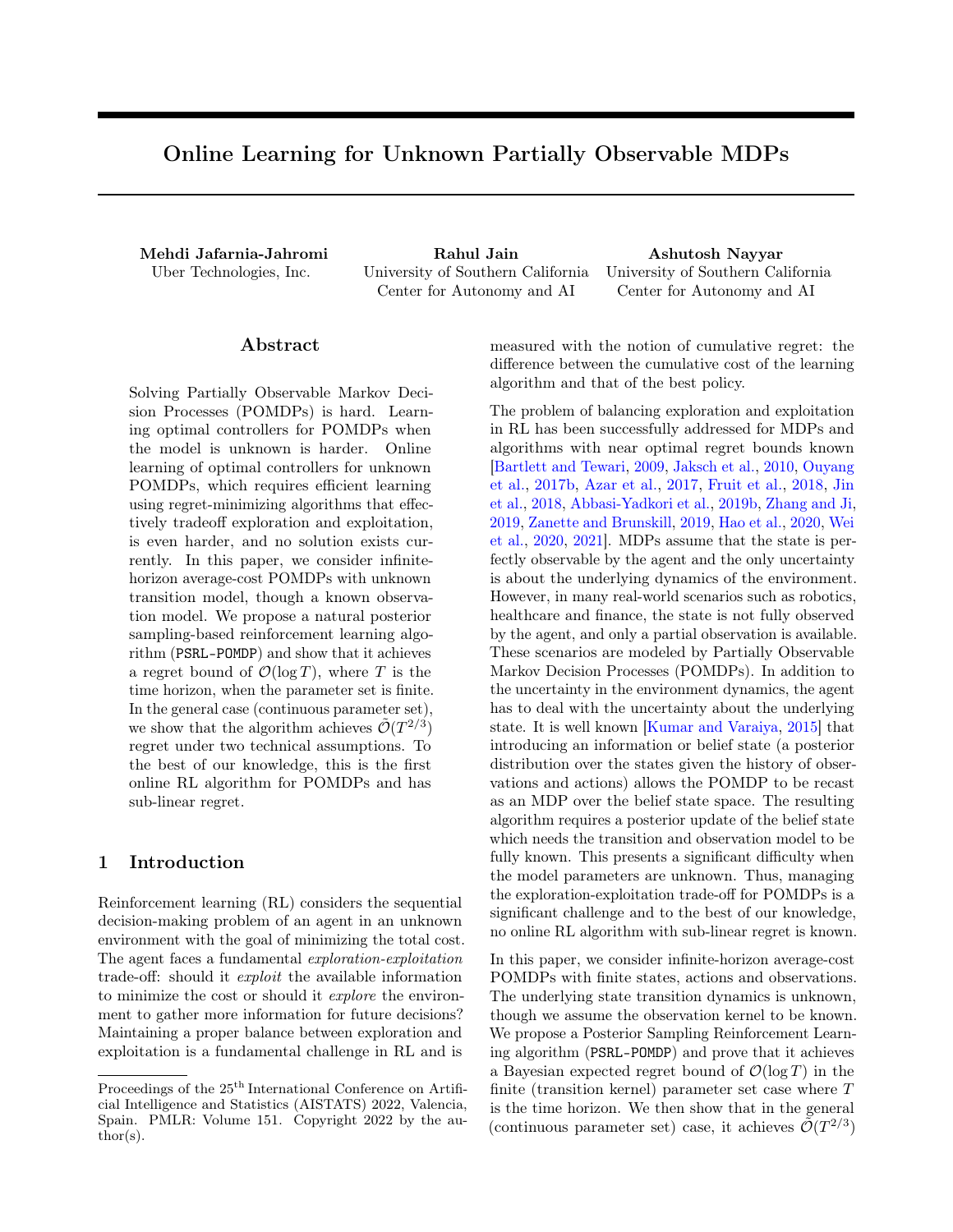under some technical assumptions. The PSRL-POMDP algorithm is a natural extension of the TSDE algorithm for MDPs [\[Ouyang et al.,](#page-9-1) [2017b\]](#page-9-1) with two main differences. First, in addition to the posterior distribution on the environment dynamics, the algorithm maintains a posterior distribution on the underlying state. Second, since the state is not fully observable, the agent cannot keep track of the number of visits to state-action pairs, a quantity that is crucial in the design of algorithms for tabular MDPs. Instead, we introduce a notion of pseudo count and carefully handle its relation with the true counts to obtain sub-linear regret. To the best of our knowledge, PSRL-POMDP is the first online RL algorithm for POMDPs with sub-linear regret.

#### 1.1 Related Literature

We review the related literature in two domains: efficient exploration for MDPs, and learning in POMDPs.

Efficient exploration in MDPs. To balance the exploration and exploitation, two general techniques are used in the basic tabular MDPs: optimism in the face of uncertainty (OFU), and posterior sampling. Under the OFU technique, the agent constructs a confidence set around the system parameters, selects an optimistic parameter associated with the minimum cost from the confidence set, and takes actions with respect to the optimistic parameter. This principle is widely used in the literature to achieve optimal regret bounds [\[Bartlett](#page-8-0) [and Tewari,](#page-8-0) [2009,](#page-8-0) [Jaksch et al.,](#page-9-0) [2010,](#page-9-0) [Azar et al.,](#page-8-1) [2017,](#page-8-1) [Fruit et al.,](#page-9-2) [2018,](#page-9-2) [Jin et al.,](#page-9-3) [2018,](#page-9-3) [Zhang and Ji,](#page-10-0) [2019,](#page-10-0) [Zanette and Brunskill,](#page-10-1) [2019,](#page-10-1) [Wei et al.,](#page-10-2) [2020,](#page-10-2) [Chen](#page-8-3) [et al.,](#page-8-3) [2021\]](#page-8-3). An alternative technique to encourage exploration is posterior sampling [\[Thompson,](#page-10-4) [1933\]](#page-10-4). In this approach, the agent maintains a posterior distribution over the system parameters, samples a parameter from the posterior distribution, and takes action with respect to the sampled parameter [\[Strens,](#page-10-5) [2000,](#page-10-5) [Os](#page-9-6)[band et al.,](#page-9-6) [2013,](#page-9-6) [Fonteneau et al.,](#page-9-7) [2013,](#page-9-7) [Gopalan and](#page-9-8) [Mannor,](#page-9-8) [2015,](#page-9-8) [Ouyang et al.,](#page-9-1) [2017b,](#page-9-1) [Jafarnia-Jahromi](#page-9-9) [et al.,](#page-9-9) [2021a](#page-9-9)[,b\]](#page-9-10). In particular, [\[Ouyang et al.,](#page-9-1) [2017b\]](#page-9-1) proposes TSDE, a posterior sampling-based algorithm for the infinite-horizon average-cost MDPs.

Extending these results to the continuous state MDPs has been recently addressed with general function approximation [\[Osband and Van Roy,](#page-9-11) [2014,](#page-9-11) [Dong et al.,](#page-9-12) [2020,](#page-9-12) [Ayoub et al.,](#page-8-4) [2020,](#page-8-4) [Wang et al.,](#page-10-6) [2020\]](#page-10-6), or in the special cases of linear function approximation [\[Abbasi-](#page-8-5)[Yadkori et al.,](#page-8-5) [2019a,](#page-8-5)[b,](#page-8-2) [Jin et al.,](#page-9-13) [2020,](#page-9-13) [Hao et al.,](#page-9-4) [2020,](#page-9-4) [Wei et al.,](#page-10-3) [2021,](#page-10-3) [Wang et al.,](#page-10-7) [2021\]](#page-10-7), and Linear Quadratic Regulators [\[Ouyang et al.,](#page-9-14) [2017a,](#page-9-14) [Dean](#page-8-6) [et al.,](#page-8-6) [2018,](#page-8-6) [Cohen et al.,](#page-8-7) [2019,](#page-8-7) [Mania et al.,](#page-9-15) [2019,](#page-9-15) [Sim](#page-10-8)[chowitz and Foster,](#page-10-8) [2020,](#page-10-8) [Lale et al.,](#page-9-16) [2020a\]](#page-9-16). In general, POMDPs can be formulated as continuous state MDPs by considering the belief as the state. However, computing the belief requires the knowledge of the model parameters and thus unobserved in the RL setting. Hence, learning algorithms for continuous state MDPs cannot be directly applied to POMDPs.

Learning in POMDPs. To the best of our knowledge, the only existing work with regret analysis in POMDPs is [Azizzadenesheli et al.](#page-8-8) [\[2017\]](#page-8-8). However, their definition of regret is not with respect to the optimal policy, but with respect to the best memoryless policy (a policy that maps the current observation to an action). With our natural definition of regret, their algorithm suffers linear regret. Other learning algorithms for POMDPs either consider linear dynamics [\[Lale et al.,](#page-9-17) [2020b,](#page-9-17) [Tsiamis and Pappas,](#page-10-9) [2020\]](#page-10-9) or do not consider regret [\[Shani et al.,](#page-10-10) [2005,](#page-10-10) [Ross et al.,](#page-9-18) [2007,](#page-9-18) [Poupart and Vlassis,](#page-9-19) [2008,](#page-9-19) [Cai et al.,](#page-8-9) [2009,](#page-8-9) [Liu](#page-9-20) [et al.,](#page-9-20) [2011,](#page-9-20) [2013,](#page-9-21) [Doshi-Velez et al.,](#page-9-22) [2013,](#page-9-22) [Katt et al.,](#page-9-23) [2018,](#page-9-23) [Azizzadenesheli et al.,](#page-8-10) [2018\]](#page-8-10) and are not directly comparable to our setting.

Subsequent to our work, [Xiong et al.](#page-10-11) [\[2021\]](#page-10-11) also proved a regret bound of  $\tilde{\mathcal{O}}(T^{2/3})$  in the infinite-horizon average-cost POMDPs with an OFU-type algorithm. Their approach is based on spectral method of moments estimations for hidden Markov models and uses a different set of assumptions.

### 2 Preliminaries

An infinite-horizon average-cost Partially Observable Markov Decision Process (POMDP) can be specified by  $(S, \mathcal{A}, \theta, C, O, \eta)$  where S is the state space, A is the action space,  $C : \mathcal{S} \times \mathcal{A} \rightarrow [0, 1]$  is the cost function, and O is the set of observations. Here  $\eta : \mathcal{S} \to \Delta_O$ is the observation kernel, and  $\theta : \mathcal{S} \times \mathcal{A} \to \Delta_{\mathcal{S}}$  is the transition kernel such that  $\eta(o|s) = \mathbb{P}(o_t = o|s_t = s)$ and  $\theta(s'|s, a) = \mathbb{P}(s_{t+1} = s'|s_t = s, a_t = a)$  where  $o_t \in O$ ,  $s_t \in S$  and  $a_t \in A$  are the observation, state and action at time  $t = 1, 2, 3, \cdots$ . Here, for a finite set  $\mathcal{X}, \Delta_{\mathcal{X}}$  is the set of all probability distributions on  $X$ . We assume that the state space, the action space and the observations are finite with size  $|S|, |A|, |O|$ , respectively.

Let  $\mathcal{F}_t$  be the information available at time t (prior to action  $a_t$ ), i.e., the sigma algebra generated by the history of actions and observations  $a_1, o_1, \cdots, a_{t-1}, o_{t-1}, o_t$  and let  $\mathcal{F}_{t+}$  be the information after choosing action  $a_t$ . Unlike MDPs, the state is not observable by the agent and the optimal policy cannot be a function of the state. Instead, the agent maintains a belief  $h_t(\cdot; \theta) \in \Delta_{\mathcal{S}}$  given by  $h_t(s; \theta) := \mathbb{P}(s_t = s | \mathcal{F}_t; \theta)$ , as a sufficient statistic for the history of observations and actions. Here we use the notation  $h_t(\cdot;\theta)$  to explicitly show the dependency of the belief on  $\theta$ . After taking action  $a_t$  and observing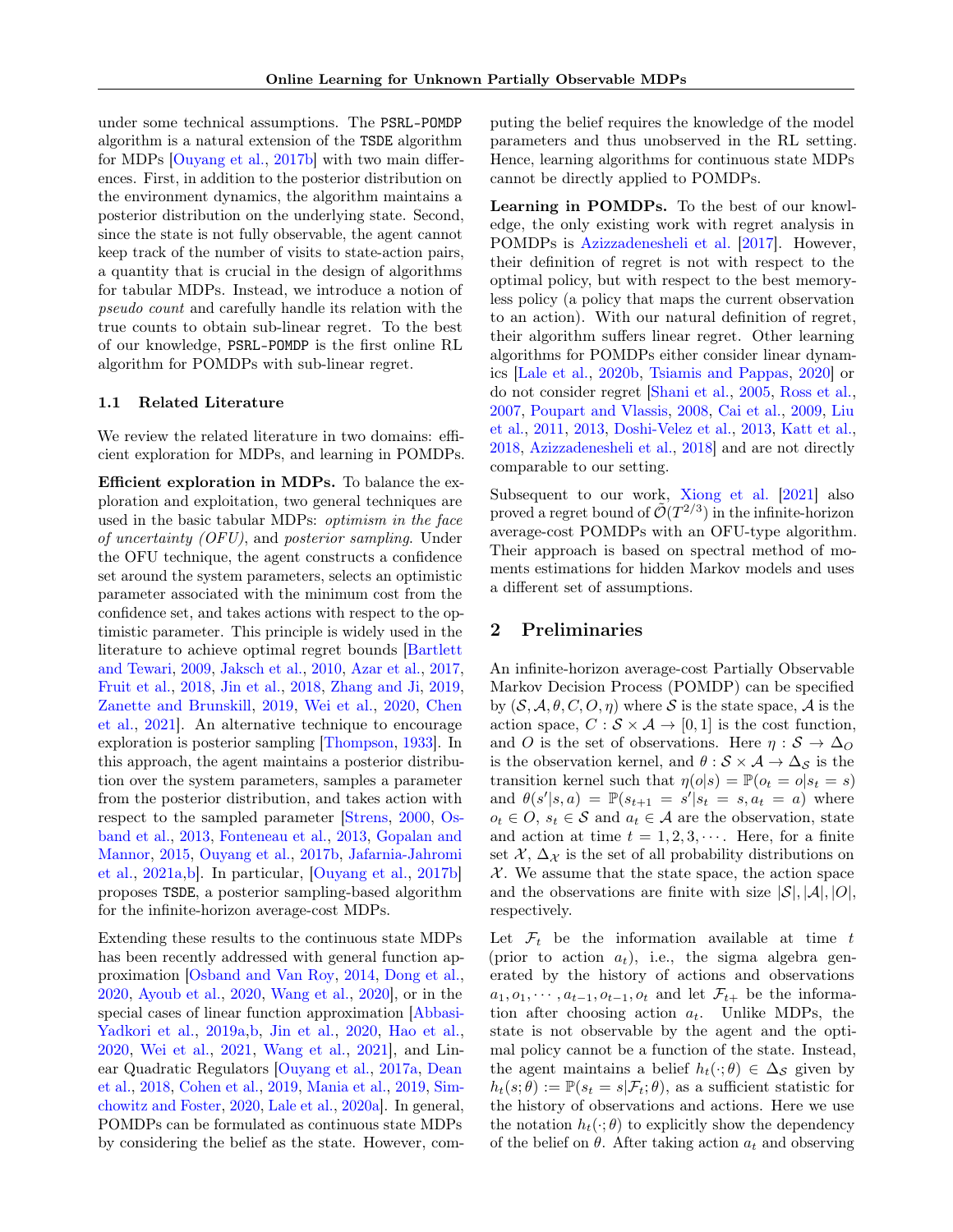$o_{t+1}$ , the belief  $h_t$  can be updated as  $h_{t+1}(s';\theta) =$ 

<span id="page-2-3"></span>
$$
\frac{\sum_{s} \eta(o_{t+1}|s')\theta(s'|s, a_t)h_t(s; \theta)}{\sum_{s'} \sum_{s} \eta(o_{t+1}|s')\theta(s'|s, a_t)h_t(s; \theta)}.
$$
 (1)

This update rule is compactly denoted by  $h_{t+1}(\cdot; \theta) =$  $\tau(h_t(\cdot;\theta), a_t, o_{t+1}; \theta)$ , with the initial condition

$$
h_1(s; \theta) = \frac{\eta(o_1|s)h(s)}{\sum_s \eta(o_1|s)h(s)},
$$

where  $h(\cdot)$  is the distribution of the initial state  $s_1$ (denoted by  $s_1 \sim h$ ). A deterministic stationary policy  $\pi : \Delta_S \to A$  maps a belief to an action. The long-term average cost of a policy  $\pi$  can be defined as

$$
J_{\pi}(h; \theta) := \limsup_{T \to \infty} \frac{1}{T} \sum_{t=1}^{T} \mathbb{E}\Big[C\Big(s_t, \pi\big(h_t(\cdot; \theta)\big)\Big)\Big]. \tag{2}
$$

Let  $J(h, \theta) := \inf_{\pi} J_{\pi}(h, \theta)$  be the optimal long-term average cost that in general may depend on the initial state distribution  $h$ , though we will assume it is independent of the initial distribution  $h$  (and thus denoted by  $J(\theta)$ , and the following Bellman equation holds:

<span id="page-2-0"></span>**Assumption 1** (Bellman optimality equation). There exist  $J(\theta) \in \mathbb{R}$  and a bounded function  $v(\cdot; \theta) : \Delta_{\mathcal{S}} \to \mathbb{R}$ such that for all  $b \in \Delta_{\mathcal{S}}$ ,  $J(\theta) + v(b; \theta) =$ 

<span id="page-2-1"></span>
$$
\min_{a \in \mathcal{A}} \{c(b, a) + \sum_{o \in O} P(o|b, a; \theta)v(b'; \theta)\},\tag{3}
$$

where  $v$  is called the relative value function,  $b' = \tau(b, a, o; \theta)$  is the updated belief,  $c(b, a) :=$  $\sum_{s} C(s, a) b(s)$  is the expected cost, and  $P(o|b, a; \theta)$ is the probability of observing  $o$  in the next step, conditioned on the current belief b and action a, i.e.,

$$
P(o|b, a; \theta) = \sum_{s' \in \mathcal{S}} \sum_{s \in \mathcal{S}} \eta(o|s')\theta(s'|s, a)b(s). \tag{4}
$$

Various conditions are known under which Assumption [1](#page-2-0) holds, e.g., when all the entries of the transition and observation kernels are positive [\[Xiong et al.,](#page-10-11) [2021\]](#page-10-11), or when the MDP is weakly communicating [\[Bertsekas,](#page-8-11) [2017\]](#page-8-11). Note that if Assumption [1](#page-2-0) holds, the policy  $\pi^*$ that minimizes the right hand side of  $(3)$  is the optimal policy. More precisely,

<span id="page-2-5"></span>Lemma 1. Suppose Assumption [1](#page-2-0) holds. Then, the policy  $\pi^*(\cdot, \theta) : \Delta_{\mathcal{S}} \to \mathcal{A}$  given by  $\pi^*(b; \theta) :=$ 

<span id="page-2-4"></span>
$$
\underset{a \in \mathcal{A}}{\operatorname{argmin}} \{c(b, a) + \sum_{o \in O} P(o|b, a; \theta)v(b'; \theta)\} \tag{5}
$$

is the optimal policy with  $J_{\pi^*}(h; \theta) = J(\theta), \forall h \in \Delta_{\mathcal{S}}$ .

Note that if  $v$  satisfies the Bellman equation, so does  $v$  plus any constant. Therefore, without loss of generality, and since  $v$  is bounded, we can assume that

 $\inf_{b\in\Delta_{\mathcal{S}}} v(b;\theta) = 0$  and define the span of a POMDP as  $\text{sp}(\theta) := \sup_{b \in \Delta_{\mathcal{S}}} v(b; \theta)$ . Let  $\Theta_H$  be the class of POMDPs that satisfy Assumption [1](#page-2-0) and have  $\text{sp}(\theta) \leq H$  for all  $\theta \in \Theta_H$ . In Section [4,](#page-3-0) we consider a finite subset  $\Theta \subseteq \Theta_H$  of POMDPs. In Section [5,](#page-5-0) the general class  $\Theta = \Theta_H$  is considered.

The learning protocol. We consider the problem of an agent interacting with an unknown randomly generated POMDP  $\theta_*$ , where  $\theta_* \in \Theta$  is randomly generated according to the probability distribution  $f(\cdot)$ <sup>[1](#page-2-2)</sup> After the initial generation of  $\theta_*$ , it remains fixed, but unknown to the agent. The agent interacts with the POMDP  $\theta_*$  in T steps. Initially, the agent starts from state  $s_1$  that is randomly generated according to the conditional probability mass function  $h(\cdot; \theta_*)$ . At time  $t = 1, 2, 3, \cdots, T$ , the agent observes  $o_t \sim \eta(\cdot|s_t)$ , takes action  $a_t$  and suffers cost of  $C(s_t, a_t)$ . The environment, then determines the next state  $s_{t+1}$ which is randomly drawn from the probability distribution  $\theta_*(\cdot|s_t, a_t)$ . Note that although the cost function C is assumed to be known, the agent cannot observe the value of  $C(s_t, a_t)$  since the state  $s_t$  is unknown to the agent. The goal of the agent is to minimize the expected cumulative regret defined as

$$
R_T := \mathbb{E}_{\theta_*} \Big[ \sum_{t=1}^T \Big[ C(s_t, a_t) - J(\theta_*) \Big] \Big], \qquad (6)
$$

where the expectation is with respect to the prior distribution  $h(\cdot; \theta_*)$  for  $s_1$ , the randomness in the state transitions, and the randomness in the algorithm. Here,  $\mathbb{E}_{\theta_*}[\cdot]$  is a shorthand for  $\mathbb{E}[\cdot|\theta_*]$ . In Section [4,](#page-3-0) a regret bound is provided on  $R_T$ , however, Section [5](#page-5-0) considers  $\mathbb{E}[R_T]$  (also called Bayesian regret) as the performance measure for the learning algorithm. We note that the Bayesian regret is widely considered in the MDP literature [\[Osband et al.,](#page-9-6) [2013,](#page-9-6) [Gopalan and Mannor,](#page-9-8) [2015,](#page-9-8) [Ouyang et al.,](#page-9-1) [2017b,](#page-9-1)[a\]](#page-9-14).

### 3 The PSRL-POMDP Algorithm

We propose a general Posterior Sampling Reinforcement Learning for POMDPs (PSRL-POMDP) algorithm (Algorithm [1\)](#page-3-1) for both the finite-parameter and the general case. The algorithm maintains a joint distribution on the unknown parameter  $\theta_*$  as well as the state  $s_t$ . PSRL-POMDP takes the prior distributions h and f as input. At time  $t$ , the agent computes the posterior distribution  $f_t(\cdot)$  on the unknown parameter  $\theta_*$  as well as the posterior conditional probability mass function (pmf)  $h_t(\cdot; \theta)$  on the state  $s_t$  for  $\theta \in \Theta$ . Upon taking

<span id="page-2-2"></span><sup>&</sup>lt;sup>1</sup>In Section [4,](#page-3-0)  $f(\cdot)$  should be viewed as a probability mass function.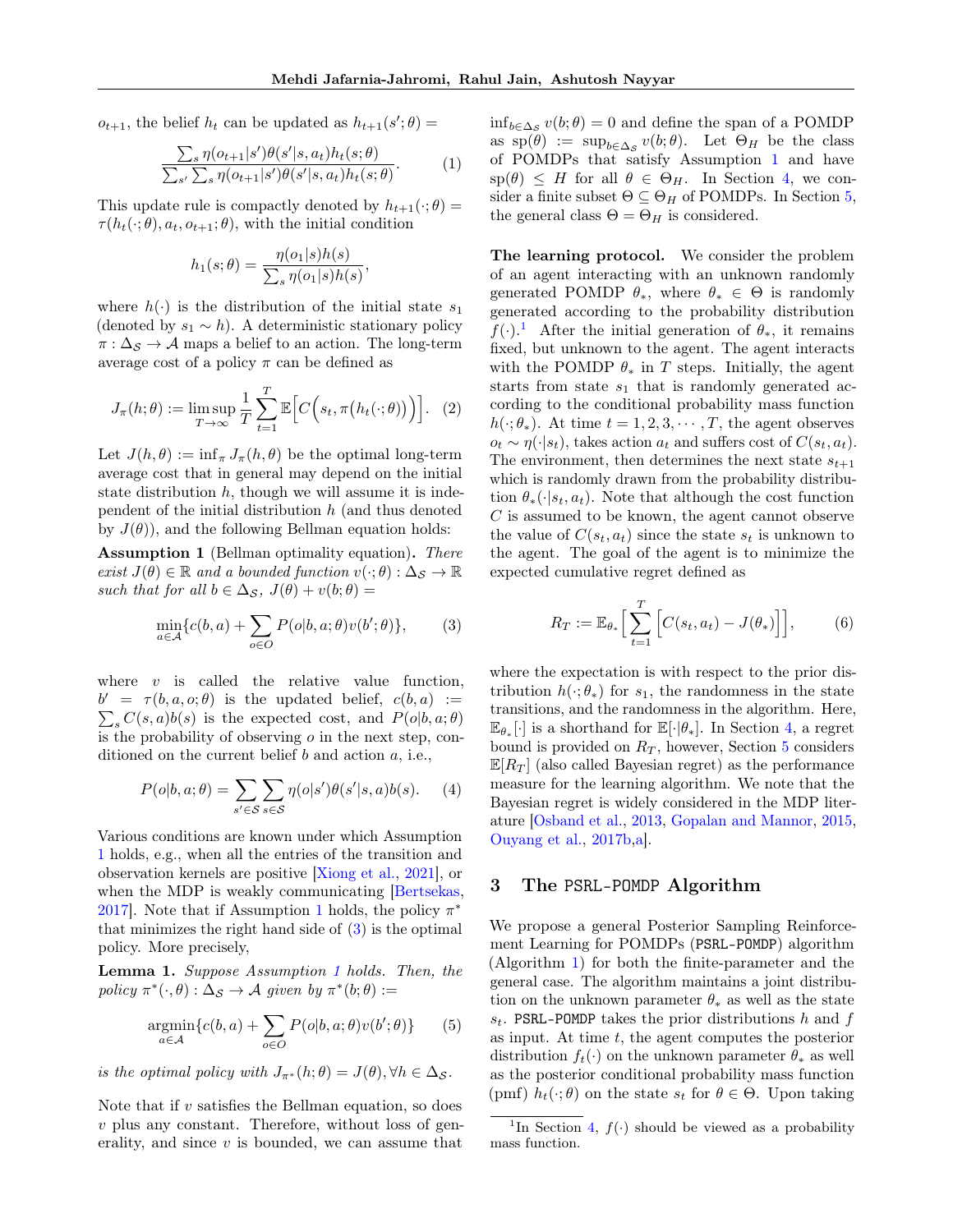action  $a_t$  and observing  $o_{t+1}$ , the posterior distribution is updated by applying the Bayes' rule  $as<sup>2</sup>$  $as<sup>2</sup>$  $as<sup>2</sup>$ 

$$
f_{t+1}(\theta) = \frac{\sum_{s,s'} \eta(o_{t+1}|s')\theta(s'|s,a_t)h_t(s;\theta)f_t(\theta)}{\int_{\theta}\sum_{s,s'} \eta(o_{t+1}|s')\theta(s'|s,a_t)h_t(s;\theta)f_t(\theta)d\theta},
$$

$$
h_{t+1}(\cdot;\theta) = \tau(h_t(\cdot;\theta),a_t,o_{t+1};\theta),
$$
(7)

with the initial condition

$$
f_1(\theta) = \frac{\sum_s \eta(o_1|s)h(s;\theta)f(\theta)}{\int_{\theta} \sum_s \eta(o_1|s)h(s;\theta)f(\theta)d\theta},
$$

$$
h_1(s;\theta) = \frac{\eta(o_1|s)h(s;\theta)}{\sum_s \eta(o_1|s)h(s;\theta)}.
$$
(8)

Recall that  $\tau(h_t(\cdot;\theta), a_t, o_{t+1}; \theta)$  is a compact notation for [\(1\)](#page-2-3). In the special case of perfect observation at time t,  $h_t(s; \theta) = \mathbb{1}(s_t = s)$  for all  $\theta \in \Theta$  and  $s \in \mathcal{S}$ . Moreover, the update rule of  $f_{t+1}$  reduces to that of fully observable MDPs (see Eq. (4) of [Ouyang et al.](#page-9-1) [\[2017b\]](#page-9-1)) in the special case of perfect observation at time t and  $t + 1$ .

Let  $n_t(s, a) = \sum_{\tau=1}^{t-1} 1\!\!1(s_{\tau} = s, a_{\tau} = a)$  be the number of visits to state-action  $(s, a)$  by time t. The number of visits  $n_t$  plays an important role in learning for MDPs [\[Jaksch et al.,](#page-9-0) [2010,](#page-9-0) [Ouyang et al.,](#page-9-1) [2017b\]](#page-9-1) and is one of the two criteria to determine the length of the episodes in the TSDE algorithm for MDPs [\[Ouyang](#page-9-1) [et al.,](#page-9-1) [2017b\]](#page-9-1). However, in POMDPs,  $n_t$  is not  $\mathcal{F}_{(t-1)+}$ measurable since the states are not observable. Instead, let  $\tilde{n}_t(s, a) := \mathbb{E}[n_t(s, a)|\mathcal{F}_{(t-1)+}]$ , and define the pseudo-count  $\tilde{m}_t$  as follows:

**Definition 1.**  $(\tilde{m}_t)_{t=1}^T$  is a pseudo-count if it is a non-decreasing, integer-valued sequence of random variables such that  $\tilde{m}_t$  is  $\mathcal{F}_{(t-1)+}$ -measurable,  $\tilde{m}_t(s, a) \geq$  $\lceil \tilde{n}_t(s, a) \rceil$ , and  $\tilde{m}_t(s, a) \leq t$  for all  $t \leq T + 1$ .

An example of such a sequence is simply  $\tilde{m}_t(s, a) = t$  for all  $(s, a) \in S \times A$ . This is used in Section [4.](#page-3-0) Another example is  $\tilde{m}_t(s, a) := \max{\{\tilde{m}_{t-1}(s, a), [\tilde{n}_t(s, a)]\}}$  with  $\tilde{m}_0(s, a) = 0$  for all  $(s, a) \in S \times A$  which is used in Section [5.](#page-5-0) Here  $\lceil \tilde{n}_t(s, a) \rceil$  is the smallest integer that is greater than or equal to  $\tilde{n}_t(s, a)$ . By definition,  $\tilde{m}_t$ is integer-valued and non-decreasing which is essential to bound the number of episodes in the algorithm for the general case (see Lemma [B.5\)](#page-17-0).

Similar to the TSDE algorithm for fully observable MDPs, PSRL-POMDP algorithm proceeds in episodes. In the beginning of episode k, POMDP  $\theta_k$  is sampled from the posterior distribution  $f_{t_k}$  where  $t_k$  denotes the start time of episode k. The optimal policy  $\pi^*(\cdot; \theta_k)$ is then computed and used during the episode. Note that the input of the policy is  $h_t(\cdot; \theta_k)$ . The intuition behind such a choice (as opposed to the belief

<span id="page-3-4"></span><span id="page-3-1"></span>

| Algorithm 1: PSRL-POMDP                                                                             |
|-----------------------------------------------------------------------------------------------------|
| <b>Require:</b> prior distributions $f(\cdot), h(\cdot)$                                            |
| Initialization: $t \leftarrow 1, t_1 \leftarrow 0$                                                  |
| Observe $o_1$ and compute $f_1, h_1$ according to (8)                                               |
| 1: for episodes $k = 1, 2, \cdots$ do                                                               |
| 2: $T_{k-1} \leftarrow t - t_k$                                                                     |
| 3: $t_k \leftarrow t$                                                                               |
| 4: Generate $\theta_k \sim f_{t_k}(\cdot)$ and compute                                              |
| $\pi_k(\cdot) = \pi^*(\cdot;\theta_k)$ from (5)                                                     |
| while $t \leq \text{SCHED}(t_k, T_{k-1})$ and<br>5:                                                 |
| $\tilde{m}_t(s,a) \leq 2\tilde{m}_{t_k}(s,a)$ for all $(s,a) \in \mathcal{S} \times \mathcal{A}$ do |
| Choose action $a_t = \pi_k(h_t(\cdot; \theta_k))$ and observe<br>6:                                 |
| $o_{t+1}$                                                                                           |
| Update $f_{t+1}, h_{t+1}$ according to (7)<br>7:                                                    |
| 8: $t \leftarrow t + 1$                                                                             |
| end while<br>9:                                                                                     |
| $10:$ end for                                                                                       |
|                                                                                                     |

<span id="page-3-3"></span> $b_t(\cdot) := \int_{\theta} h_t(\cdot; \theta) f_t(\theta) d\theta$  is that during episode k, the agent treats  $\theta_k$  to be the true POMDP and adopts the optimal policy with respect to it. Consequently, the input to the policy should also be the conditional belief with respect to the sampled  $\theta_k$ .

A key factor in designing posterior sampling based algorithms is the design of episodes. Let  $T_k$  denote the length of episode k. In PSRL-POMDP, a new episode starts if either  $t > \texttt{SCHED}(t_k, T_{k-1})$  or  $\tilde{m}_t(s, a) > 2\tilde{m}_{t_k}(s, a)$ . In the finite parameter case (Section [4\)](#page-3-0), we consider  $\texttt{SCHED}(t_k, T_{k-1}) = 2t_k$  and  $\tilde{m}_t(s, a) = t$ . With these choices, the two criteria coincide and ensure that the start time and the length of the episodes are deterministic. In Sec-tion [5,](#page-5-0) we use  $\texttt{SCHED}(t_k, T_{k-1}) = t_k + T_{k-1}$  and  $\tilde{m}_t(s, a) := \max{\{\tilde{m}_{t-1}(s, a), [\tilde{n}_t(s, a)]\}}$ . This guarantees that  $T_k \leq T_{k-1} + 1$  and  $\tilde{m}_t(s, a) \leq 2\tilde{m}_{t_k}(s, a)$ . These criteria are previously introduced in the TSDE algorithm [\[Ouyang et al.,](#page-9-1) [2017b\]](#page-9-1) except that TSDE uses the true count  $n_t$  rather than  $\tilde{m}_t$ .

## <span id="page-3-0"></span>4 Finite-Parameter Case  $(|\Theta| < \infty)$

In this section, we consider  $\Theta \subseteq \Theta_H$  such that  $|\Theta| < \infty$ . When  $\Theta$  is finite, the posterior distribution concentrates on the true parameter exponentially fast if the transition kernels are separated enough (see Lemma [2\)](#page-4-0). This allows us to achieve a regret bound of  $\mathcal{O}(H \log T)$ . Let  $o_{1:t}, a_{1:t}$  be a shorthand for the history of observations  $o_1, \dots, o_t$  and actions  $a_1, \dots, a_t$ , respectively. Let  $\nu_{\theta}^{\sigma_{1:t},a_{1:t}}(o)$  be the probability of observing  $o$  at time  $t + 1$  if the action history is  $a_{1:t}$ , the observation history is  $o_{1:t}$ , and the transition kernel is  $\theta$ , i.e.,

$$
\nu_{\theta}^{o_{1:t},a_{1:t}}(o) := \mathbb{P}(o_{t+1} = o|o_{1:t},a_{1:t},\theta_* = \theta).
$$

<span id="page-3-2"></span><sup>&</sup>lt;sup>2</sup>When the parameter set is finite,  $\int_{\theta}$  should be replaced with  $\sum_{\theta}$ .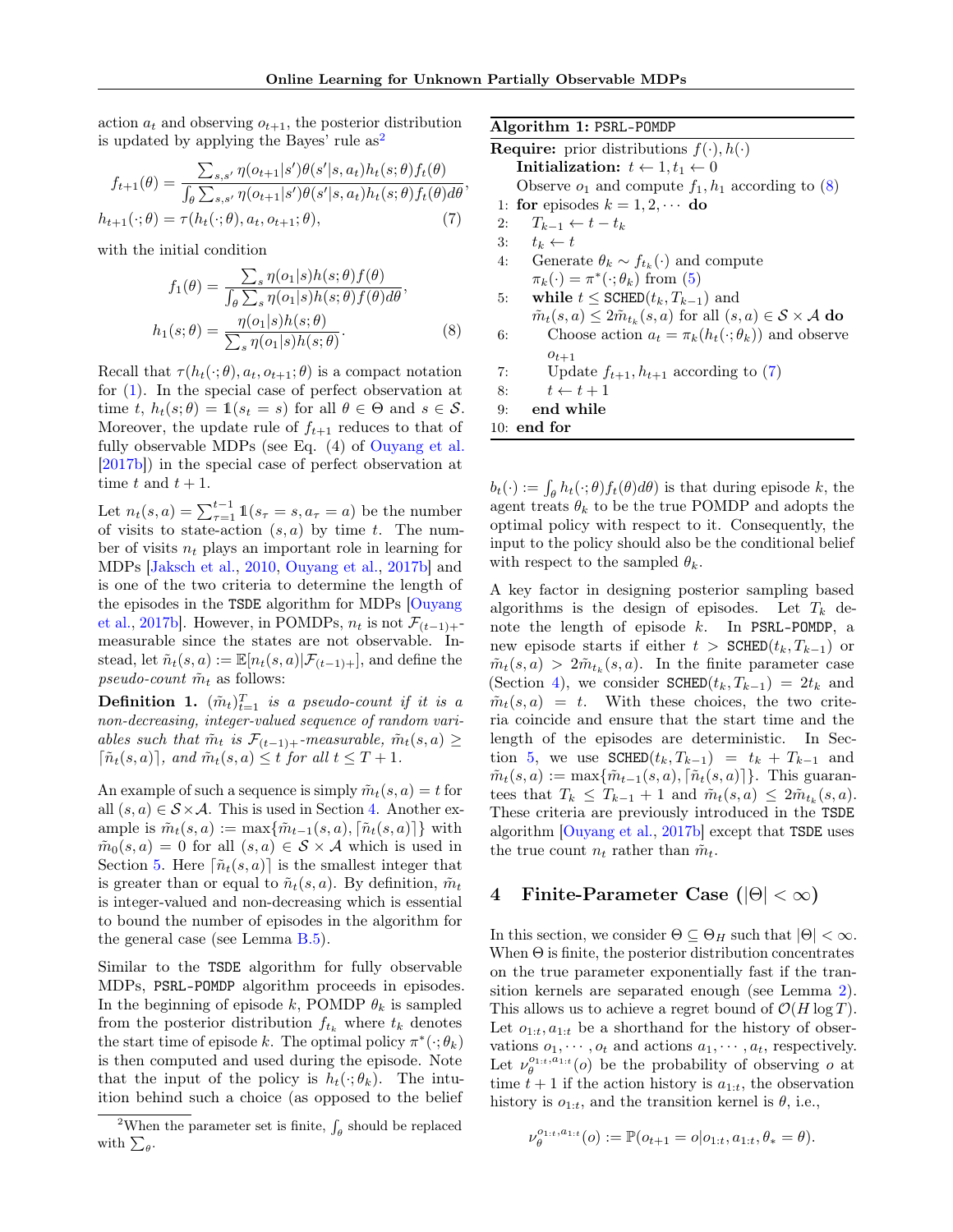The distance between  $\nu_{\theta}^{\sigma_{1:t},a_{1:t}}$  and  $\nu_{\gamma}^{\sigma_{1:t},a_{1:t}}$  is defined by Kullback Leibler (KL-) divergence as follows. For a fixed state-action pair  $(s, a)$  and any  $\theta, \gamma \in \Theta$ , denote by  $\mathcal{K}(\nu_{\theta}^{o_{1:t},a_{1:t}}\|\nu_{\gamma}^{o_{1:t},a_{1:t}}),$  the Kullback Leibler (KL-) divergence between the probability distributions  $\nu_{\theta}^{o_{1:t},a_{1:t}}$ and  $\nu_{\gamma}^{\sigma_{1:t},a_{1:t}}$  is given by

$$
\mathcal{K}(\nu_{\theta}^{\sigma_{1:t},a_{1:t}}\|\nu_{\gamma}^{\sigma_{1:t},a_{1:t}}):=\sum_{o}\nu_{\theta}^{\sigma_{1:t},a_{1:t}}(o)\log\frac{\nu_{\theta}^{\sigma_{1:t},a_{1:t}}(o)}{\nu_{\gamma}^{\sigma_{1:t},a_{1:t}}(o)}.
$$

It can be shown that  $\mathcal{K}(\nu_{\theta}^{o_{1:t},a_{1:t}}\|\nu_{\gamma}^{o_{1:t},a_{1:t}}) \geq 0$  and that equality holds if and only if  $\nu_{\theta}^{\varphi'_{1:t},a_{1:t}} = \nu_{\gamma}^{\varphi_{1:t},a_{1:t}}$ . Thus, KL-divergence can be thought of as a measure of divergence of  $\nu_{\gamma}^{\omega_{1:t},a_{1:t}}$  from  $\nu_{\theta}^{\omega_{1:t},a_{1:t}}$ . In this section, we need to assume that the transition kernels in  $\Theta$  are distant enough in the following sense.

<span id="page-4-1"></span>**Assumption 2.** There exist positive constants  $\epsilon > 0$ and  $B > 0$  such that for any time step t, any history of possible observations  $o_{1:t}$  and actions  $a_{1:t}$ , and any two transition kernels  $\theta, \gamma \in \Theta$  such that  $\nu_{\gamma}^{o_{1:t-1},\tilde{a_{1:t-1}}}(o_t) > 0$ , we have  $\mathcal{K}(\nu_{\theta}^{o_{1:t},a_{1:t}}\|\nu_{\gamma}^{o_{1:t},a_{1:t}}) \geq \epsilon$ and  $\nu_{\theta}^{\sigma_{1:t-1},a_{1:t-1}}(o_{t})/\nu_{\gamma}^{\sigma_{1:t-1},a_{1:t-1}}(o_{t}) \leq B.$ 

This assumption is similar to that of [Kim](#page-9-24) [\[2017\]](#page-9-24).

<span id="page-4-2"></span>Theorem [1](#page-2-0). Suppose Assumptions 1 and [2](#page-4-1) hold. Then, the regret bound of Algorithm [1](#page-3-1) with  $\textit{SCHED}(t_k, T_{k-1}) = 2t_k$  and  $\tilde{m}_t(s, a) = t$  for all state $action \ pairs \ (s, a) \ is \ bounded \ as$ 

$$
R_T \le H \log T + \frac{4(H+1)}{(e^{-\beta} - 1)^2},
$$

where  $\beta > 0$  is a universal constant defined in Lemma [2.](#page-4-0)

Observe that with  $SCHED(t_k, T_{k-1}) = 2t_k$  and  $\tilde{m}_t(s, a) = t$ , the two stopping criteria in Algorithm [1](#page-3-1) coincide and ensure that  $T_k = 2T_{k-1}$  with  $T_0 = 1$ . In other words, the length of episodes grows as  $T_k = 2^k$ .

### 4.1 Proof of Theorem [1](#page-4-2)

In this section, proof of Theorem [1](#page-4-2) is provided. A key factor in achieving  $\mathcal{O}(H \log T)$  regret bound in the case of finite parameters is that the posterior distribution  $f_t(\cdot)$  concentrates on the true  $\theta_*$  exponentially fast.

<span id="page-4-0"></span>Lemma [2](#page-4-1). Suppose Assumption 2 holds. Then, there exist constants  $\alpha > 1$  and  $\beta > 0$  such that  $\mathbb{E}[1$  $f_t(\theta_*)|\theta_*] \leq \alpha \exp(-\beta t).$ 

*Proof.* Let  $\tau_t = \{a_1, o_1, \dots, a_{t-1}, o_{t-1}, o_t\}$  be the trajectory of actions and observations and define the likelihood function

$$
\mathcal{L}(\tau_t|\theta) := \mathbb{P}(\tau_t|\theta) = \mathbb{P}(o_1|\theta) \prod_{\tau=2}^t \mathbb{P}(o_\tau|o_{1:\tau-1}, a_{1:\tau-1}, \theta)
$$

$$
= \mathbb{P}(o_1|\theta) \prod_{\tau=2}^t \nu_\theta^{o_{1:\tau-1}, a_{1:\tau-1}}(o_\tau)
$$

Note that  $\mathbb{P}(o_1|\theta) = \sum_s h(s)\eta(o_1|s)$  is independent of θ, thus for any  $θ, γ ∈ Θ$  such that  $\mathcal{L}(\tau_t|\theta) \neq 0$  and  $\mathcal{L}(\tau_t|\gamma) \neq 0$ , we can write

$$
\frac{\mathcal{L}(\tau_t | \theta)}{\mathcal{L}(\tau_t | \gamma)} = \prod_{\tau=2}^t \frac{\nu_{\theta}^{o_{1:\tau-1},a_{1:\tau-1}}(o_\tau)}{\nu_\gamma^{o_{1:\tau-1},a_{1:\tau-1}}(o_\tau)}.
$$

Recall that  $f_t(\cdot)$  is the posterior associated with the likelihood given by

$$
f_t(\theta) = \frac{\mathcal{L}(\tau_t|\theta)f(\theta)}{\sum_{\gamma \in \Theta} \mathcal{L}(\tau_t|\gamma)f(\gamma)}.
$$

In the denominator, we exclude those  $\gamma$  such that  $\mathcal{L}(\tau_t|\gamma) = 0$  without loss of generality. We now proceed to lower bound  $f_t(\theta)$  for those  $\theta$  such that  $\mathcal{L}(\tau_t|\theta) > 0$ . We can write

$$
f_t(\theta) = \frac{\mathcal{L}(\tau_t|\theta)f(\theta)}{\sum_{\gamma}\mathcal{L}(\tau_t|\gamma)f(\gamma)} = \frac{1}{1 + \sum_{\gamma \neq \theta} \frac{f(\gamma)}{f(\theta)} \frac{\mathcal{L}(\tau_t|\gamma)}{\mathcal{L}(\tau_t|\theta)}} = \frac{1}{1 + \sum_{\gamma \neq \theta} \frac{f(\gamma)}{f(\theta)} \exp(-\sum_{\tau=1}^t \log \Lambda_\tau^{\theta,\gamma})},
$$

where we define  $\Lambda_1^{\theta,\gamma} := 1$  and for  $\tau \geq 2$ ,

$$
\Lambda_{\tau}^{\theta,\gamma} := \frac{\nu_{\theta}^{o_{1:\tau-1},a_{1:\tau-1}}(o_{\tau})}{\nu_{\gamma}^{o_{1:\tau-1},a_{1:\tau-1}}(o_{\tau})}.
$$

Denote by  $Z_t^{\theta,\gamma} := \sum_{\tau=1}^t \log \Lambda_\tau^{\theta,\gamma}$  and decompose it as  $Z_t^{\theta,\gamma} = M_t^{\theta,\gamma} + A_t^{\theta,\gamma}$  where

$$
M_t^{\theta,\gamma} := \sum_{\tau=1}^t \Big( \log \Lambda_\tau^{\theta,\gamma} - \mathbb{E} \Big[ \log \Lambda_\tau^{\theta,\gamma} | \mathcal{F}_{\tau-1}, \theta_* = \theta \Big] \Big),
$$
  

$$
A_t^{\theta,\gamma} := \sum_{\tau=1}^t \mathbb{E} \Big[ \log \Lambda_\tau^{\theta,\gamma} | \mathcal{F}_{\tau-1}, \theta_* = \theta \Big].
$$

Note that the terms inside the first summation constitute a martingale difference sequence with respect to the filtration  $(\mathcal{F}_{\tau})_{\tau\geq 1}$  and conditional probability  $\mathbb{P}(\cdot|\theta_* = \theta)$ . Each term is bounded as  $|\log \Lambda_{\tau}^{\theta,\gamma}|$  $\mathbb{E}[\log \Lambda_{\tau}^{\theta,\gamma}|\mathcal{F}_{\tau-1},\theta_* = \theta] \leq d$  for some  $d > 0$  by As-sumption [2.](#page-4-1) The second term,  $A_t^{\theta,\gamma}$  can be lower bounded using Assumption [2](#page-4-1) as follows

$$
\mathbb{E}\Big[\log \Lambda_{\tau}^{\theta,\gamma}\big|\mathcal{F}_{\tau-1},\theta_* = \theta\Big]
$$
\n
$$
= \mathbb{E}\Big[\mathbb{E}\Big[\log \Lambda_{\tau}^{\theta,\gamma}\big|\mathcal{F}_{\tau-1},a_{\tau-1},\theta_* = \theta\Big]\Big|\mathcal{F}_{\tau-1},\theta_* = \theta\Big]
$$
\n
$$
= \mathbb{E}\Big[\mathcal{K}(\nu_{\theta}^{o_{1:\tau-1},a_{1:\tau-1}}\|\nu_{\gamma}^{o_{1:\tau-1},a_{1:\tau-1}})\big|\mathcal{F}_{\tau-1},\theta_* = \theta\Big] \ge \epsilon
$$

Summing over  $\tau$  implies that

<span id="page-4-3"></span>
$$
A_t^{\theta,\gamma} \ge \epsilon t. \tag{9}
$$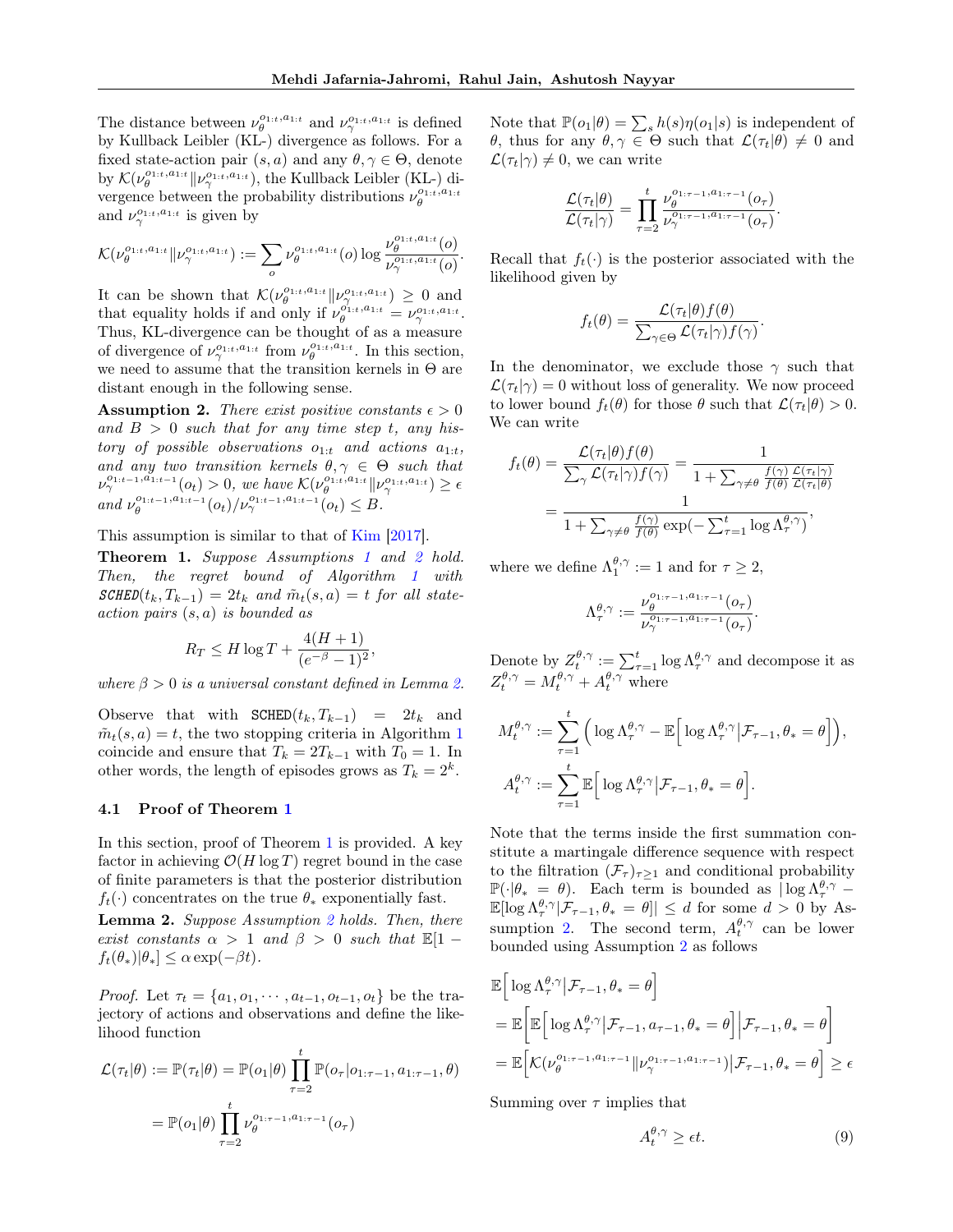.

To bound  $M_t^{\theta,\gamma}$ , let  $0 < \delta < \epsilon$ , and apply Azuma's  $\text{inequality to obtain } \mathbb{P}\Big(|M^{\theta,\gamma}_t| \,\, \geq \,\, \delta t \big| \theta_* \,\, = \,\, \theta \Big) \,\, \leq \,\,$  $2 \exp(-\frac{\delta^2 t}{2d^2}).$ 

Fix  $\theta$ . Union bound over all  $\gamma \neq \theta$  implies that the event  $B_t^{\theta, \delta} := \bigcap_{\gamma \neq \theta} \{|M_t^{\theta, \gamma}| \leq \delta t\}$  happens with probability at least  $1 - 2(|\Theta| - 1) \exp(-\frac{\delta^2 t}{2d^2})$ . If  $B_t^{\theta, \delta}$  holds, then  $-M_t^{\theta,\gamma} \leq \delta t$  for all  $\gamma \neq \theta$ . Combining this with [\(9\)](#page-4-3) implies that  $\exp(-M_t^{\theta,\gamma} - A_t^{\theta,\gamma}) \leq \exp(\delta t - \epsilon t).$ Therefore,  $\mathbb{E}[f_t(\theta)|\theta_* = \theta] =$ 

$$
\begin{aligned} &\mathbb{E}\Bigg[\frac{1}{1+\sum_{\gamma\neq\theta}\frac{f(\gamma)}{f(\theta)}\exp(-M^{\theta,\gamma}_t-A^{\theta,\gamma}_t)}\bigg|\theta_*=\theta\Bigg]\\ &\geq \mathbb{E}\Bigg[\frac{1\left(B^t_{\delta}\right)}{1+\sum_{\gamma\neq\theta}\frac{f(\gamma)}{f(\theta)}\exp(\delta t-\epsilon t)}\bigg|\theta_*=\theta\Bigg]\\ &=\frac{\mathbb{P}(B^t_{\delta}|\theta)}{1+\frac{1-f(\theta)}{f(\theta)}\exp(\delta t-\epsilon t)}\geq \frac{1-2(|\Theta|-1)\exp(-\frac{\delta^2 t}{2d^2})}{1+\frac{1-f(\theta)}{f(\theta)}\exp(\delta t-\epsilon t)}\end{aligned}
$$

Now, by choosing  $\delta = \epsilon/2$ , and constants  $\alpha =$  $2 \max\{\max_{\theta \in \Theta} \frac{1 - f(\theta)}{f(\theta)}\}$  $\frac{-f(\theta)}{f(\theta)}, 2(|\Theta|-1)\}, \beta = \min\{\frac{\epsilon}{2}, \frac{\epsilon^2}{8d^2}\},\$ have

$$
\mathbb{E}[1 - f_t(\theta)|\theta_* = \theta] \le 1 - \frac{1 - 2(|\Theta| - 1) \exp(-\frac{\delta^2 t}{2d^2})}{1 + \frac{1 - f(\theta)}{f(\theta)} \exp(\delta t - \epsilon t)}
$$
\n
$$
= \frac{\frac{1 - f(\theta)}{f(\theta)} \exp(\delta t - \epsilon t) + 2(|\Theta| - 1) \exp(-\frac{\delta^2 t}{2d^2})}{1 + \frac{1 - f(\theta)}{f(\theta)} \exp(\delta t - \epsilon t)}
$$
\n
$$
\le \frac{1 - f(\theta)}{f(\theta)} \exp(\delta t - \epsilon t) + 2(|\Theta| - 1) \exp(-\frac{\delta^2 t}{2d^2})
$$
\n
$$
= \frac{1 - f(\theta)}{f(\theta)} \exp(-\frac{\epsilon t}{2}) + 2(|\Theta| - 1) \exp(-\frac{\epsilon^2 t}{8d^2})
$$
\n
$$
\le \alpha \exp(-\beta t).
$$

Equipped with this lemma, we are now ready to prove Theorem [1.](#page-4-2)

*Proof.* Let  $K_T$  be the number of episodes by time T. Note that the regret  $R_T$  can be decomposed as  $R_T =$  $H\mathbb{E}_{\theta_*}[K_T] + R_1 + R_2 + R_3$  by Lemma [A.1,](#page-11-0) where

$$
R_1 := \mathbb{E}_{\theta_*} \left[ \sum_{k=1}^{K_T} T_k \Big[ J(\theta_k) - J(\theta_*) \Big] \right],
$$
  
\n
$$
R_2 := H \mathbb{E}_{\theta_*} \left[ \sum_{k=1}^{K_T} \sum_{t=t_k}^{t_{k+1}-1} \Big[ \sum_{s'} |\theta_*(s'|s_t, a_t) - \theta_k(s'|s_t, a_t)| + \sum_s |h_t(s; \theta_*) - h_t(s; \theta_k)| \Big] \right],
$$
  
\n
$$
R_3 := \mathbb{E}_{\theta_*} \left[ \sum_{k=1}^{K_T} \sum_{t=t_k}^{t_{k+1}-1} \Big[ c(h_t(\cdot; \theta_*), a_t) - c(h_t(\cdot; \theta_k), a_t) \Big] \right].
$$

Note that the start time and length of episodes in Algorithm [1](#page-3-1) are deterministic with the choice of SCHED and  $\tilde{m}_t$  in the statement of the theorem, i.e.,  $t_k$ ,  $T_k$ and hence  $K_T$  are deterministic. Note that if  $\theta_k = \theta_*$ , then  $R_1 = R_2 = R_3 = 0$ . Moreover, we have that  $J(\theta_k) - J(\theta_*) \leq 1, \sum_{s'} |\theta_*(s'|s_t, a_t) - \theta_k(s'|s_t, a_t)| \leq$  $2, \sum_{s} |h_t(s; \theta_*) - h_t(s; \theta_k)| \leq 2$ , and  $c(h_t(\cdot; \theta_*) , a_t)$  $c(h_t(\cdot; \theta_k), a_t) \leq 1$ . Therefore,

$$
R_1 := \mathbb{E}_{\theta_*} \left[ \sum_{k=1}^{K_T} T_k \mathbb{1}(\theta_k \neq \theta_*) \right] = \sum_{k=1}^{K_T} T_k \mathbb{P}_{\theta_*}(\theta_k \neq \theta_*),
$$
  
\n
$$
R_2 := 4H \mathbb{E}_{\theta_*} \left[ \sum_{k=1}^{K_T} \sum_{t=t_k}^{t_{k+1}-1} \mathbb{1}(\theta_k \neq \theta_*) \right]
$$
  
\n
$$
= 4H \sum_{k=1}^{K_T} T_k \mathbb{P}_{\theta_*}(\theta_k \neq \theta_*),
$$
  
\n
$$
R_3 := \mathbb{E}_{\theta_*} \left[ \sum_{k=1}^{K_T} \sum_{t=t_k}^{t_{k+1}-1} \mathbb{1}(\theta_k \neq \theta_*) \right] = \sum_{k=1}^{K_T} T_k \mathbb{P}_{\theta_*}(\theta_k \neq \theta_*).
$$

Note that  $\mathbb{P}_{\theta_*}(\theta_k \neq \theta_*) = \mathbb{E}_{\theta_*}[1 - f_{t_k}(\theta_*)] \leq$  $\alpha \exp(-\beta t_k)$  by Lemma [2.](#page-4-0) Combining all these bounds, we can write

$$
R_T \leq HK_T + (4H+2)\alpha \sum_{k=1}^{K_T} T_k \exp(-\beta t_k).
$$

With the episode schedule provided in the statement of the theorem, it is easy to check that  $K_T = O(\log T)$ . Let  $n = 2^{K_T}$  and write

$$
\sum_{k=1}^{K_T} T_k \exp(-\beta t_k) = \sum_{k=1}^{K_T} 2^k e^{-\beta (2^k - 1)}
$$
  
 
$$
\leq \sum_{j=2}^n j e^{-\beta (j-1)} = \frac{d}{dx} \frac{x^{n+1} - 1}{x - 1} \Big|_{x = e^{-\beta}} - 1.
$$

The last equality is by geometric series. Simplifying the derivative yields

$$
\frac{d}{dx} \frac{x^{n+1} - 1}{x - 1} \Big|_{x = e^{-\beta}} = \frac{nx^{n+1} - (n+1)x^n + 1}{(x - 1)^2} \Big|_{x = e^{-\beta}}
$$

$$
\leq \frac{-x^n + 1}{(x - 1)^2} \Big|_{x = e^{-\beta}} \leq \frac{2}{(e^{-\beta} - 1)^2}.
$$

Substituting these values implies  $R_T \leq H \log T +$  $\frac{4(H+1)}{(e^{-\beta}-1)^2}$ .  $\Box$ 

# <span id="page-5-0"></span>5 General Case  $(|\Theta| = \infty)$

We now consider the general case, where the parameter set is infinite, and in particular,  $\Theta = \Theta_H$ , an uncountable set. We make the following two technical assumptions on the belief and the transition kernel.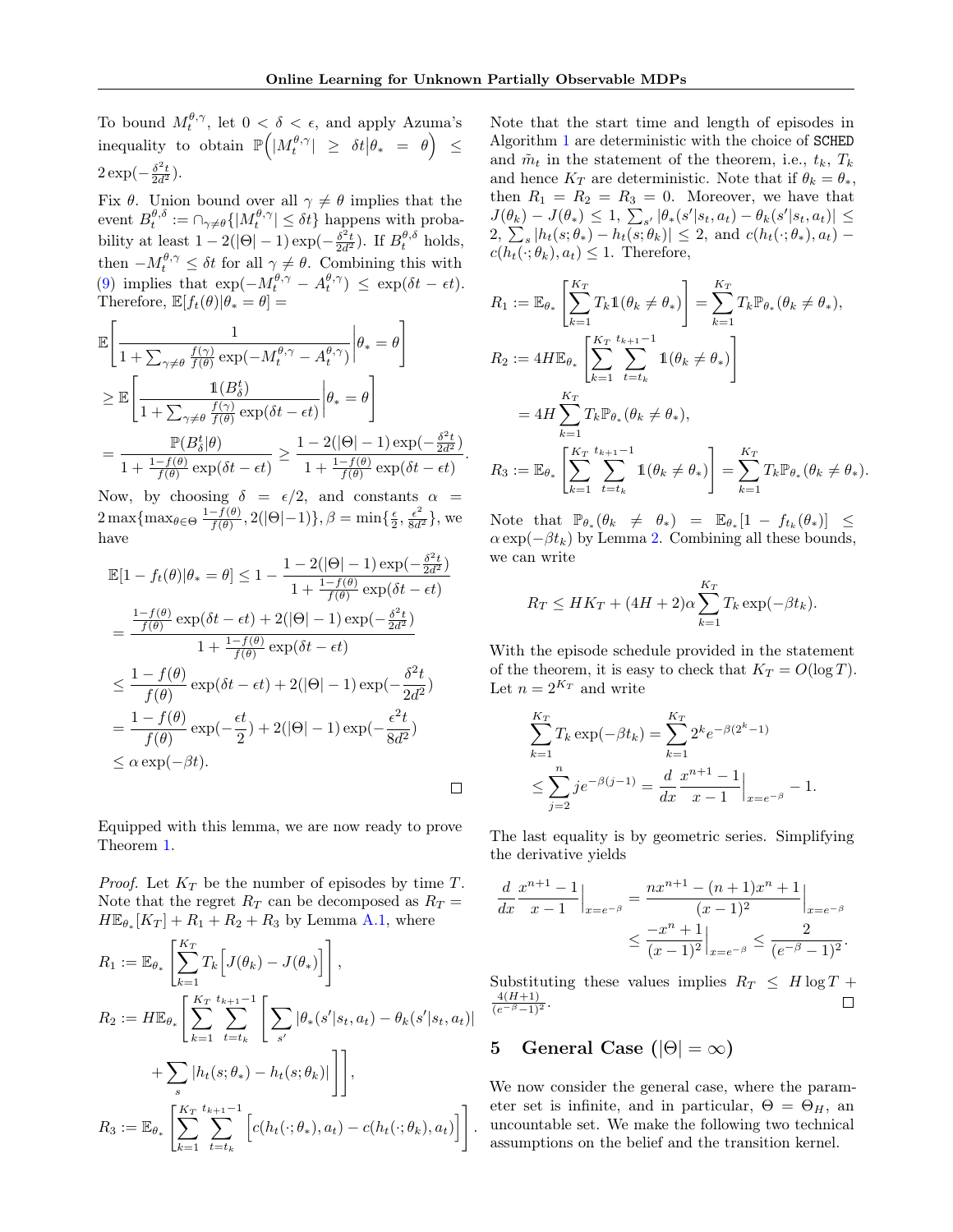<span id="page-6-0"></span>**Assumption 3.** Denote by  $k(t)$  the episode at time t. The true conditional belief  $h_t(\cdot; \theta_*)$  and the approximate conditional belief  $h_t(\cdot; \theta_{k(t)})$  satisfy

<span id="page-6-7"></span>
$$
\mathbb{E}\Big[\sum_{s}|h_t(s;\theta_*) - h_t(s;\theta_{k(t)})|\Big] \le \frac{K_1(|\mathcal{S}|,|\mathcal{A}|,|\mathcal{O}|, \iota)}{\sqrt{t_{k(t)}}},\tag{10}
$$

with probability at least  $1 - \delta$ , for any  $\delta \in (0, 1)$ . Here  $K_1(|\mathcal{S}|, |\mathcal{A}|, |O|, \iota)$  is a constant that is polynomial in its input parameters and ι hides the logarithmic dependency on  $|\mathcal{S}|, |\mathcal{A}|, |O|, T, \delta$ .

Assumption [3](#page-6-0) states that the gap between conditional posterior function for the sampled POMDP  $\theta_k$  and the true POMDP  $\theta_*$  decreases with episodes as better approximation of the true POMDP is available. There has been recent work on computation of approximate information states as required in Assumption [3](#page-6-0) [\[Subra](#page-10-12)[manian et al.,](#page-10-12) [2020\]](#page-10-12).

<span id="page-6-1"></span>**Assumption 4.** There exists an  $\mathcal{F}_t$ -measurable estimator  $\theta_t : \mathcal{S} \times \mathcal{A} \rightarrow \Delta_{\mathcal{S}}$  such that

$$
\sum_{s'} |\theta_*(s'|s, a) - \hat{\theta}_t(s'|s, a)| \le \frac{K_2(|\mathcal{S}|, |\mathcal{A}|, |O|, \iota)}{\sqrt{\max\{1, \tilde{m}_t(s, a)\}}}
$$
(11)

with probability at least  $1 - \delta$ , for any  $\delta \in$  $(0, 1)$ , uniformly for all  $t = 1, 2, 3, \cdots, T$ , where  $K_2(|\mathcal{S}|, |\mathcal{A}|, |O|, \iota)$  is a constant that is polynomial in its input parameters and ι hides the logarithmic dependency on  $|S|, |A|, |O|, T, \delta$ .

There has been extensive work on estimation of transition dynamics of MDPs, e.g., [\[Grunewalder et al.,](#page-9-25) [2012\]](#page-9-25). Two examples where Assumptions [3,](#page-6-0) [4](#page-6-1) hold are:

- Perfect observation. In the case of perfect observation, where  $h_t(s; \theta) = \mathbb{1}(s_t = s)$ , Assumption [3](#page-6-0) is clearly satisfied. Moreover, with perfect observation, one can choose  $\tilde{m}_t(s, a) = n_t(s, a)$ and select  $\hat{\theta}_k(s' | s, a) = \frac{n_t(s, a, s')}{n_t(s, a)}$  $\frac{t^{(s,a,s)}}{n_t(s,a)}$  to satisfy Assumption [4](#page-6-1) [\[Jaksch et al.,](#page-9-0) [2010,](#page-9-0) [Ouyang et al.,](#page-9-1) [2017b\]](#page-9-1). Here  $n_t(s, a, s')$  denotes the number of visits to  $s, a$  such that the next state is  $s'$  before time t.
- Finite-parameter case. In the finite-parameter case with the choice of  $\tilde{m}_t(s, a) = t$  for all stateaction pairs  $(s, a)$  and SCHED $(t_k, T_{k-1}) = t_k + T_{k-1}$ or  $\texttt{SCHED}(t_k, T_{k=1}) = 2t_k$ , both of the assumptions are satisfied (see Lemma [B.1](#page-13-0) for details). Note that in this case a more refined analysis is performed in Section [4](#page-3-0) to achieve  $\mathcal{O}(H \log T)$  regret bound.

Now, we state the main result of this section.

<span id="page-6-2"></span>**Theorem 2.** Under Assumptions [1,](#page-2-0) [3](#page-6-0) and  $\frac{1}{4}$ , run- $\emph{ning PSRL-POMDP algorithm with SCHED}(t_k, T_{k-1}) =$   $t_k + T_{k-1}$  yields  $\mathbb{E}[R_T] \le \tilde{\mathcal{O}}(HK_2(|\mathcal{S}||\mathcal{A}|T)^{2/3}),$  where  $K_2 := K_2(|\mathcal{S}|, |\mathcal{A}|, |O|, \iota)$  in Assumption [4.](#page-6-1)

The exact constants are known (see proof and Appendix [B.1\)](#page-13-1) though we have hidden them above.

### 5.1 Proof Sketch of Theorem [2](#page-6-2)

We provide the proof sketch of Theorem [2](#page-6-2) here. A key property of posterior sampling is that conditioned on the information at time t, the sampled  $\theta_t$  and the true  $\theta_*$  have the same distribution [\[Osband et al.,](#page-9-6) [2013,](#page-9-6) [Russo and Van Roy,](#page-9-26) [2014\]](#page-9-26). Since the episode start time  $t_k$  is a stopping time with respect to the filtration  $(\mathcal{F}_t)_{t\geq 1}$ , we use a stopping time version of this property: Lemma 3 (Lemma 2 in [Ouyang et al.](#page-9-1) [\[2017b\]](#page-9-1)). For

<span id="page-6-5"></span>any measurable function g and any  $\mathcal{F}_{t_k}$ -measurable random variable X, we have  $\mathbb{E}[g(\theta_k, X)] = \mathbb{E}[g(\theta_*, X)].$ 

Introducing the pseudo count  $\tilde{m}_t(s, a)$  in the algorithm requires a novel analysis to achieve a low regret bound. The following key lemma states that the pseudo count  $\tilde{m}_t$  cannot be too smaller than the true count  $n_t$ .

<span id="page-6-8"></span><span id="page-6-6"></span>**Lemma 4.** Fix a state-action pair  $(s, a) \in S \times A$ . For any pseudo count  $\tilde{m}_t$  and any  $\alpha \in [0, 1],$ 

$$
\mathbb{P}\big(\tilde{m}_t(s,a) < \alpha n_t(s,a)\big) \le \alpha. \tag{12}
$$

*Proof.* We show that  $\mathbb{P}(\tilde{n}_t(s, a) < \alpha n_t(s, a)) \leq \alpha$ . Since by definition  $\tilde{m}_t(s, a) \geq \tilde{n}_t(s, a)$ , the claim of the lemma follows. For any  $\alpha \in [0, 1]$ ,

$$
\tilde{n}_t(s, a) \mathbb{1}(\alpha n_t(s, a) > \tilde{n}_t(s, a)) \leq \alpha n_t(s, a). \tag{13}
$$

By taking conditional expectation with respect to  $\mathcal{F}_{(t-1)+}$  from both sides and the fact that  $\mathbb{E}[n_t(s,a)|\mathcal{F}_{(t-1)+}] = \tilde{n}_t(s,a)$ , we have

<span id="page-6-3"></span>
$$
\tilde{n}_t(s, a) \mathbb{E}\Big[\mathbb{1}\big(\alpha n_t(s, a) > \tilde{n}_t(s, a)\big)\Big|\mathcal{F}_{(t-1)+}\Big] \leq \alpha \tilde{n}_t(s, a). \tag{14}
$$

We claim that

<span id="page-6-4"></span>
$$
\mathbb{E}\Big[\mathbb{1}\big(\alpha n_t(s,a) > \tilde{n}_t(s,a)\big)\Big|\mathcal{F}_{(t-1)+}\Big] \leq \alpha, \quad \text{a.s.} \quad (15)
$$

If this claim is true, taking another expectation from both sides completes the proof.

To prove the claim, let  $\Omega_0, \Omega_+$  be the subsets of the sample space where  $\tilde{n}_t(s, a) = 0$  and  $\tilde{n}_t(s, a)$ 0, respectively. We consider these two cases separately: (a) on  $\Omega_{+}$  one can divide both sides of [\(14\)](#page-6-3) by  $\tilde{n}_t(s, a)$  and reach [\(15\)](#page-6-4); (b) note that by definition  $\tilde{n}_t(s, a) = 0$  on  $\Omega_0$ . Thus,  $n_t(s, a) \mathbb{1}(\Omega_0) = 0$ almost surely (this is because  $\mathbb{E}[n_t(s,a)1(\Omega_0)] =$  $\mathbb{E}[\mathbb{E}[n_t(s,a)\mathbb{1}(\Omega_0)|\mathcal{F}_{(t-1)+}]] = \mathbb{E}[\tilde{n}_t(s,a)\mathbb{1}(\Omega_0)] = 0.$ Therefore,

$$
\mathbb{1}(\Omega_0)\mathbb{1}\big(\alpha n_t(s,a) > \tilde{n}_t(s,a)\big) = 0, \quad \text{a.s.},
$$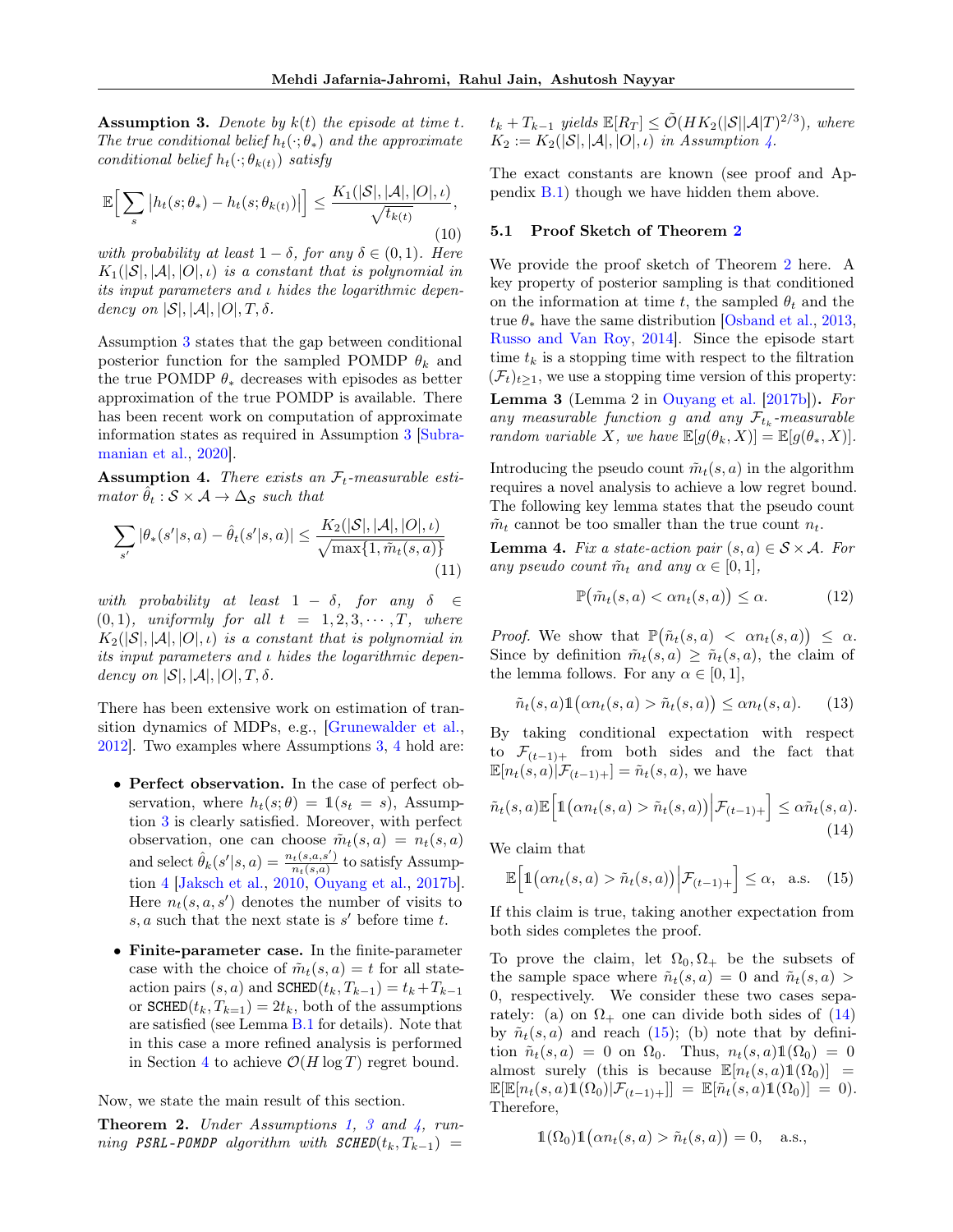which implies

$$
\mathbb{1}(\Omega_0)\mathbb{E}\Big[\mathbb{1}(\alpha n_t(s,a) > \tilde{n}_t(s,a))\Big|\mathcal{F}_{(t-1)+}\Big] = 0, \quad \text{a.s.},
$$

which means on  $\Omega_0$ , the left hand side of  $(15)$  is indeed zero, almost surely, proving the claim.  $\Box$ 

The parameter  $\alpha$  will be tuned later to balance two terms and achieve  $\tilde{\mathcal{O}}(T^{2/3})$  regret bound (see Lemma [B.4\)](#page-15-0). We are now ready to provide the proof sketch of Theorem [2.](#page-6-2)

By Lemma [A.1,](#page-11-0)  $R_T$  can be decomposed as  $R_T =$  $H\mathbb{E}_{\theta_*}[K_T] + R_1 + R_2 + R_3$ , where

$$
R_1 := \mathbb{E}_{\theta_*} \left[ \sum_{k=1}^{K_T} T_k \Big[ J(\theta_k) - J(\theta_*) \Big] \right],
$$
  
\n
$$
R_2 := H \mathbb{E}_{\theta_*} \left[ \sum_{k=1}^{K_T} \sum_{t=t_k}^{t_{k+1}-1} \Big[ \sum_{s'} |\theta_*(s'|s_t, a_t) - \theta_k(s'|s_t, a_t)| + \sum_s |h_t(s; \theta_*) - h_t(s; \theta_k)| \Big] \right],
$$
  
\n
$$
R_3 := \mathbb{E}_{\theta_*} \left[ \sum_{k=1}^{K_T} \sum_{t=t_k}^{t_{k+1}-1} \Big[ c(h_t(\cdot; \theta_*), a_t) - c(h_t(\cdot; \theta_k), a_t) \Big] \right].
$$

It follows from the first stopping criterion that  $T_k \leq$  $T_{k-1}$  + 1. Using this along with the property of poste-rior sampling (Lemma [3\)](#page-6-5) proves that  $\mathbb{E}[R_1] \leq \mathbb{E}[K_T]$ (see Lemma [B.2](#page-14-0) for details).  $\mathbb{E}[R_3]$  is bounded by  $K_1\mathbb{E}\big[\sum_{k=1}^{K_T}\frac{T_k}{\sqrt{t_k}}$  $\left[\frac{k}{t_k}\right]+1$  where  $K_1 := K_1(|\mathcal{S}|, |\mathcal{A}|, |O|, \iota)$  is the constant in Assumption [3](#page-6-0) (see Lemma [B.3\)](#page-14-1). To bound  $\mathbb{E}[R_2]$ , we use Assumption [3](#page-6-0) and follow the proof steps of Lemma [B.3](#page-14-1) to conclude that

$$
\mathbb{E}[R_2] \leq \bar{R}_2 + HK_1 \mathbb{E}\Big[\sum_{k=1}^{K_T} \frac{T_k}{\sqrt{t_k}}\Big] + 1,
$$

where

$$
\bar{R}_2 := H \mathbb{E} \Big[ \sum_{k=1}^{K_T} \sum_{t=t_k}^{t_{k+1}-1} \sum_{s'} \Big| \theta_*(s' | s_t, a_t) - \theta_k(s' | s_t, a_t) \Big| \Big].
$$

 $\overline{R}_2$  is the dominating term in the final  $\tilde{\mathcal{O}}(T^{2/3})$  regret bound and can be bounded by  $H + 12HK_2(|\mathcal{S}||\mathcal{A}|T)^{2/3}$ where  $K_2 := K_2(|\mathcal{S}|, |\mathcal{A}|, |O|, \iota)$  is the constant in Assumption [4.](#page-6-1) The detailed proof can be found in Lemma [B.4.](#page-15-0) However, we sketch the main steps of the proof here. By Assumption [4,](#page-6-1) one can show that

$$
\bar{R}_2 \le \tilde{\mathcal{O}}\Big(\mathbb{E}\Big[\sum_{t=1}^T \frac{HK_2}{\sqrt{\max\{1, \tilde{m}_t(s_t, a_t)\}}}\Big]\Big).
$$

Now, let  $E_2$  be the event that  $\tilde{m}_t(s, a) \geq \alpha n_t(s, a)$ for all s, a. Note that by Lemma [4](#page-6-6) and union bound,  $\mathbb{P}(E_2^c) \leq |\mathcal{S}| |\mathcal{A}| \alpha$ . Thus,

$$
\bar{R}_2 \leq \tilde{\mathcal{O}}\Big(\mathbb{E}\Big[\sum_{t=1}^T \frac{HK_2}{\sqrt{\max\{1, \tilde{m}_t(s_t, a_t)\}}}\big(\mathbb{1}(E_2) + \mathbb{1}(E_2^c)\big)\Big]\Big)
$$
  

$$
\leq \tilde{\mathcal{O}}\Big(H\mathbb{E}\Big[\sum_{t=1}^T \frac{K_2}{\sqrt{\alpha \max\{1, n_t(s_t, a_t)\}}}\Big] + HK_2|\mathcal{S}||\mathcal{A}|T\alpha\Big)
$$

Algebraic manipulation of the inner summation yields  $\bar{R}_2 \leq \tilde{\mathcal{O}} \Big( H K_2 \sqrt{\frac{|\mathcal{S}||\mathcal{A}|T}{\alpha}} + H K_2 |\mathcal{S}||\mathcal{A}|T\alpha \Big).$ 

Optimizing over  $\alpha$  implies  $\bar{R}_2 = \tilde{\mathcal{O}}(HK_2(|\mathcal{S}||\mathcal{A}|T)^{2/3}).$ Substituting upper bounds for  $\mathbb{E}[R_1], \mathbb{E}[R_2]$  and  $\mathbb{E}[R_3],$ we get

$$
\mathbb{E}[R_T] = H\mathbb{E}[K_T] + \mathbb{E}[R_1] + \mathbb{E}[R_2] + \mathbb{E}[R_3] \n\le (1+H)\mathbb{E}[K_T] + 12HK_2(|\mathcal{S}||\mathcal{A}|T)^{2/3} \n+ (H+1)K_1\mathbb{E}\Big[\sum_{k=1}^{K_T} \frac{T_k}{\sqrt{t_k}}\Big] + 2 + H.
$$

From Lemma [B.5,](#page-17-0) we know that  $\mathbb{E}[K_T] = \tilde{\mathcal{O}}(\sqrt{|\mathcal{S}||\mathcal{A}|T})$ and  $\sum_{k=1}^{K_T} \frac{T_k}{\sqrt{t_k}}$  $\frac{\partial L}{\partial t_k} = \tilde{\mathcal{O}}(|\mathcal{S}||\mathcal{A}|\sqrt{T}).$  Therefore,  $\mathbb{E}[R_T] \leq$  $\tilde{\mathcal{O}}(HK_2(|\mathcal{S}||\mathcal{A}|T)^{2/3}).$ 

# Acknowledgments

MJ and RJ's research was supported by NSF awards CCF-1817212, ECCS-1810447 and ECCS-2025732. AN's research was supported by NSF awards ECCS 1750041 and ECCS 2025732, and the Okawa foundation research grant.

### Conclusions

In this paper, we have presented one of the first online reinforcement learning algorithms for POMDPs. Solving POMDPs is a hard problem. Designing an efficient learning algorithm that achieves sublinear regret is even harder. We show that the proposed PSRL-POMDP algorithm achieves a Bayesian regret bound of  $\mathcal{O}(\log T)$ when the parameter is finite. When the parameter set may be uncountable, we showed a  $\tilde{\mathcal{O}}(T^{2/3})$  regret bound under two technical assumptions on the belief state approximation and transition kernel estimation. There has been recent work that does approximate belief state computation, as well as estimates transition dynamics of continuous MDPs, and in future work, we will try to incorporate such estimators. We also assume that the observation kernel is known. Note that without it, it is very challenging to design online learning algorithms for POMDPs. Posterior samplingbased algorithms in general are known to have superior numerical performance as compared to OFU-based algorithms for bandits and MDPs. In future work, we will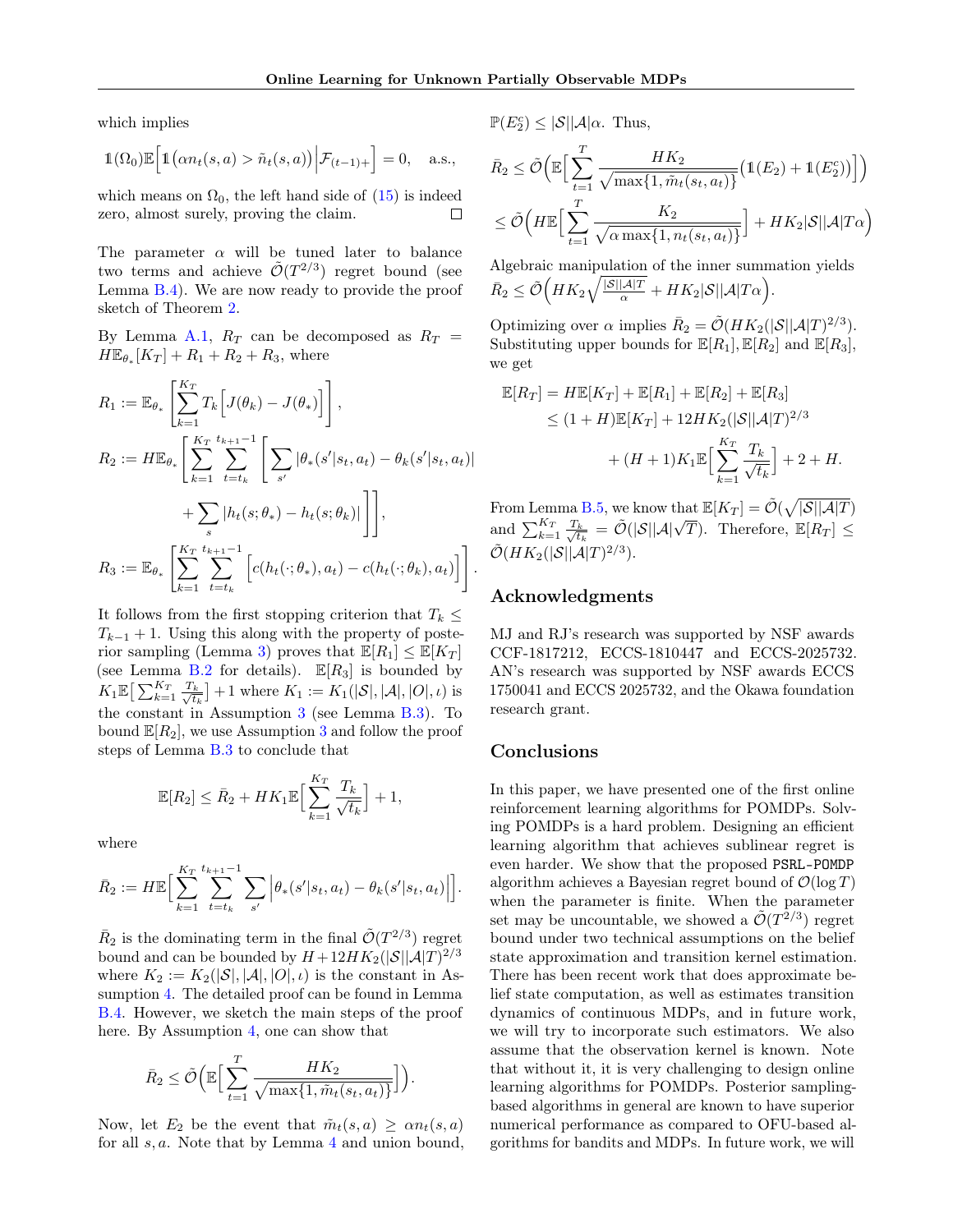also do an experimental investigation of the proposed algorithm. An impediment is that available POMDP solvers mostly provide approximate solutions which would lead to linear regret. In the future, we will also try to improve the regret for the general case to  $\tilde{\mathcal{O}}(\sqrt{T}).$ 

### References

- <span id="page-8-5"></span>Yasin Abbasi-Yadkori, Peter Bartlett, Kush Bhatia, Nevena Lazic, Csaba Szepesvari, and Gellért Weisz. Politex: Regret bounds for policy iteration using expert prediction. In International Conference on Machine Learning, pages 3692–3702, 2019a.
- <span id="page-8-2"></span>Yasin Abbasi-Yadkori, Nevena Lazic, Csaba Szepesvari, and Gellert Weisz. Exploration-enhanced politex. arXiv preprint arXiv:1908.10479, 2019b.
- <span id="page-8-4"></span>Alex Ayoub, Zeyu Jia, Csaba Szepesvari, Mengdi Wang, and Lin Yang. Model-based reinforcement learning with value-targeted regression. In *International Con*ference on Machine Learning, pages 463–474. PMLR, 2020.
- <span id="page-8-1"></span>Mohammad Gheshlaghi Azar, Ian Osband, and Rémi Munos. Minimax regret bounds for reinforcement learning. In Proceedings of the 34th International Conference on Machine Learning-Volume 70, pages 263–272. JMLR. org, 2017.
- <span id="page-8-8"></span>Kamyar Azizzadenesheli, Alessandro Lazaric, and Animashree Anandkumar. Experimental results: Reinforcement learning of pomdps using spectral methods. arXiv preprint arXiv:1705.02553, 2017.
- <span id="page-8-10"></span>Kamyar Azizzadenesheli, Yisong Yue, and Animashree Anandkumar. Policy gradient in partially observable environments: Approximation and convergence.  $arXiv$  e-prints, pages arXiv–1810, 2018.
- <span id="page-8-0"></span>Peter L Bartlett and Ambuj Tewari. Regal: A regularization based algorithm for reinforcement learning in weakly communicating mdps. In Proceedings of the Twenty-Fifth Conference on Uncertainty in Artificial Intelligence, pages 35–42. AUAI Press, 2009.
- <span id="page-8-11"></span>Dimitri P Bertsekas. Dynamic programming and optimal control, vol i and ii, 4th edition. Belmont, MA: Athena Scientific, 2017.
- <span id="page-8-9"></span>Chenghui Cai, Xuejun Liao, and Lawrence Carin. Learning to explore and exploit in pomdps. Advances in Neural Information Processing Systems, 22:198–206, 2009.
- <span id="page-8-3"></span>Liyu Chen, Mehdi Jafarnia-Jahromi, Rahul Jain, and Haipeng Luo. Implicit finite-horizon approximation and efficient optimal algorithms for stochastic shortest path. Advances in Neural Information Processing Systems, 2021.
- <span id="page-8-7"></span>Alon Cohen, Tomer Koren, and Yishay Mansour. Learning linear-quadratic regulators efficiently with only √  $\sqrt{t}$  regret. In *International Conference on Machine* Learning, pages 1300–1309. PMLR, 2019.
- <span id="page-8-6"></span>Sarah Dean, Horia Mania, Nikolai Matni, Benjamin Recht, and Stephen Tu. Regret bounds for robust adaptive control of the linear quadratic regulator. arXiv preprint arXiv:1805.09388, 2018.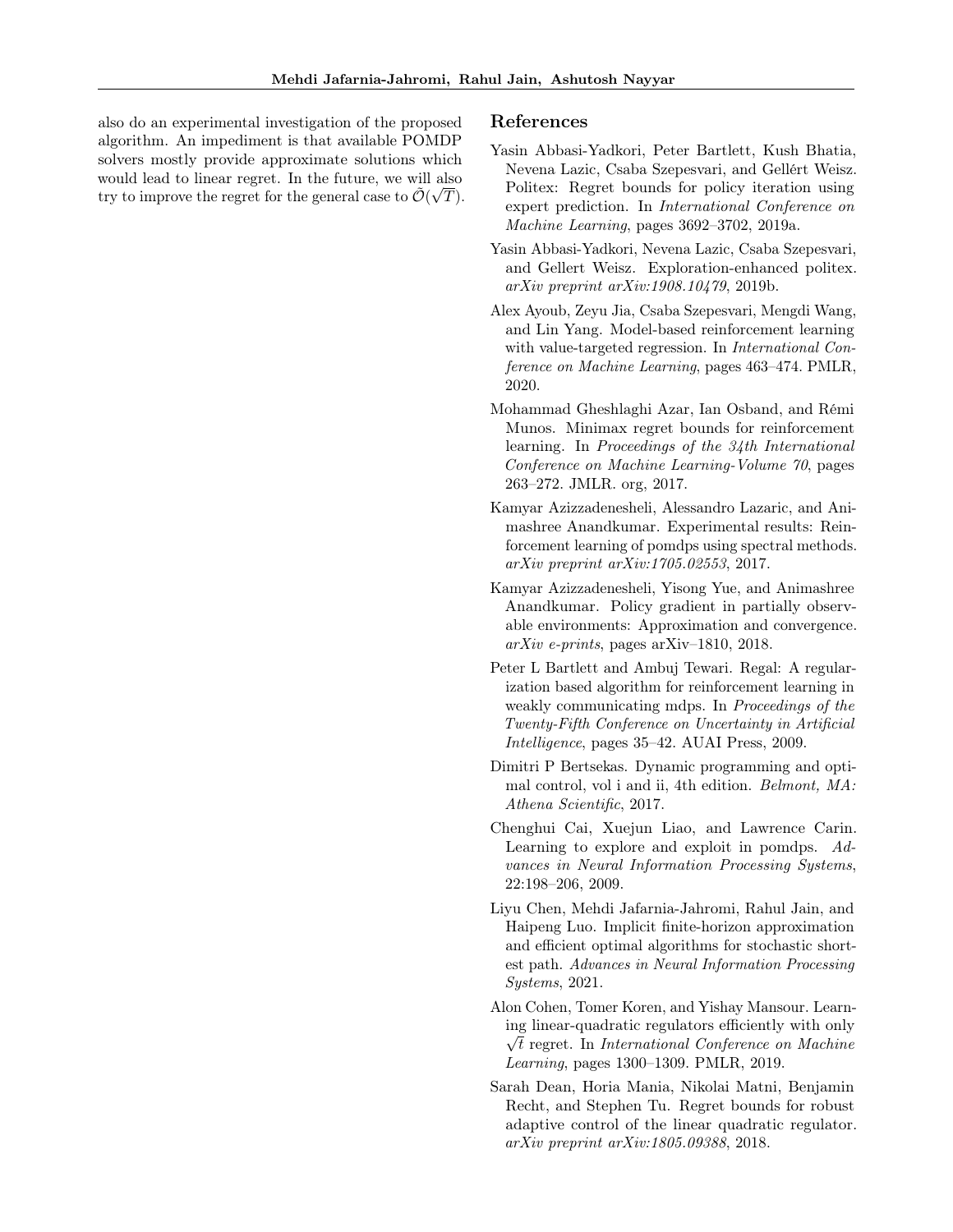- <span id="page-9-12"></span>Kefan Dong, Jian Peng, Yining Wang, and Yuan Zhou. Root-n-regret for learning in markov decision processes with function approximation and low bellman rank. In Conference on Learning Theory, pages 1554– 1557. PMLR, 2020.
- <span id="page-9-22"></span>Finale Doshi-Velez, David Pfau, Frank Wood, and Nicholas Roy. Bayesian nonparametric methods for partially-observable reinforcement learning. IEEE transactions on pattern analysis and machine intelligence, 37(2):394–407, 2013.
- <span id="page-9-7"></span>Raphaël Fonteneau, Nathan Korda, and Rémi Munos. An optimistic posterior sampling strategy for bayesian reinforcement learning. In NIPS 2013 Workshop on Bayesian Optimization (BayesOpt2013), 2013.
- <span id="page-9-2"></span>Ronan Fruit, Matteo Pirotta, Alessandro Lazaric, and Ronald Ortner. Efficient bias-span-constrained exploration-exploitation in reinforcement learning. In International Conference on Machine Learning, pages 1573–1581, 2018.
- <span id="page-9-8"></span>Aditya Gopalan and Shie Mannor. Thompson sampling for learning parameterized markov decision processes. In Conference on Learning Theory, pages 861–898. PMLR, 2015.
- <span id="page-9-25"></span>Steffen Grunewalder, Guy Lever, Luca Baldassarre, Massi Pontil, and Arthur Gretton. Modelling transition dynamics in mdps with rkhs embeddings. arXiv preprint arXiv:1206.4655, 2012.
- <span id="page-9-4"></span>Botao Hao, Nevena Lazic, Yasin Abbasi-Yadkori, Pooria Joulani, and Csaba Szepesvari. Provably efficient adaptive approximate policy iteration. arXiv preprint arXiv:2002.03069, 2020.
- <span id="page-9-9"></span>Mehdi Jafarnia-Jahromi, Liyu Chen, Rahul Jain, and Haipeng Luo. Online learning for stochastic shortest path model via posterior sampling. arXiv preprint arXiv:2106.05335, 2021a.
- <span id="page-9-10"></span>Mehdi Jafarnia-Jahromi, Rahul Jain, and Ashutosh Nayyar. Learning zero-sum stochastic games with posterior sampling. arXiv preprint arXiv:2109.03396, 2021b.
- <span id="page-9-0"></span>Thomas Jaksch, Ronald Ortner, and Peter Auer. Nearoptimal regret bounds for reinforcement learning. Journal of Machine Learning Research, 11(Apr):1563– 1600, 2010.
- <span id="page-9-3"></span>Chi Jin, Zeyuan Allen-Zhu, Sebastien Bubeck, and Michael I Jordan. Is Q-learning provably efficient? In Advances in Neural Information Processing Systems, pages 4863–4873, 2018.
- <span id="page-9-13"></span>Chi Jin, Zhuoran Yang, Zhaoran Wang, and Michael I Jordan. Provably efficient reinforcement learning with linear function approximation. In *Conference* on Learning Theory, pages 2137–2143. PMLR, 2020.
- <span id="page-9-23"></span>Sammie Katt, Frans Oliehoek, and Christopher Amato. Bayesian reinforcement learning in factored pomdps. arXiv preprint arXiv:1811.05612, 2018.
- <span id="page-9-24"></span>Michael Jong Kim. Thompson sampling for stochastic control: The finite parameter case. IEEE Transactions on Automatic Control, 62(12):6415–6422, 2017.
- <span id="page-9-5"></span>Panqanamala Ramana Kumar and Pravin Varaiya. Stochastic systems: Estimation, identification, and adaptive control. SIAM Classic, 2015.
- <span id="page-9-16"></span>Sahin Lale, Kamyar Azizzadenesheli, Babak Hassibi, and Anima Anandkumar. Explore more and improve regret in linear quadratic regulators. arXiv preprint arXiv:2007.12291, 2020a.
- <span id="page-9-17"></span>Sahin Lale, Kamyar Azizzadenesheli, Babak Hassibi, and Anima Anandkumar. Logarithmic regret bound in partially observable linear dynamical systems. arXiv preprint arXiv:2003.11227, 2020b.
- <span id="page-9-20"></span>Miao Liu, Xuejun Liao, and Lawrence Carin. The infinite regionalized policy representation. In ICML, 2011.
- <span id="page-9-21"></span>Miao Liu, Xuejun Liao, and Lawrence Carin. Online expectation maximization for reinforcement learning in pomdps. In IJCAI, pages 1501–1507, 2013.
- <span id="page-9-15"></span>Horia Mania, Stephen Tu, and Benjamin Recht. Certainty equivalence is efficient for linear quadratic control. arXiv preprint arXiv:1902.07826, 2019.
- <span id="page-9-11"></span>Ian Osband and Benjamin Van Roy. Model-based reinforcement learning and the eluder dimension. arXiv preprint arXiv:1406.1853, 2014.
- <span id="page-9-6"></span>Ian Osband, Daniel Russo, and Benjamin Van Roy. (more) efficient reinforcement learning via posterior sampling. In Advances in Neural Information Processing Systems, pages 3003–3011, 2013.
- <span id="page-9-14"></span>Yi Ouyang, Mukul Gagrani, and Rahul Jain. Learningbased control of unknown linear systems with thompson sampling. arXiv preprint arXiv:1709.04047, 2017a.
- <span id="page-9-1"></span>Yi Ouyang, Mukul Gagrani, Ashutosh Nayyar, and Rahul Jain. Learning unknown markov decision processes: A thompson sampling approach. In Advances in Neural Information Processing Systems, pages 1333–1342, 2017b.
- <span id="page-9-19"></span>Pascal Poupart and Nikos Vlassis. Model-based bayesian reinforcement learning in partially observable domains. In Proc Int. Symp. on Artificial Intelligence and Mathematics,, pages 1–2, 2008.
- <span id="page-9-18"></span>Stephane Ross, Brahim Chaib-draa, and Joelle Pineau. Bayes-adaptive pomdps. In NIPS, pages 1225–1232, 2007.
- <span id="page-9-26"></span>Daniel Russo and Benjamin Van Roy. Learning to optimize via posterior sampling. Mathematics of Operations Research, 39(4):1221–1243, 2014.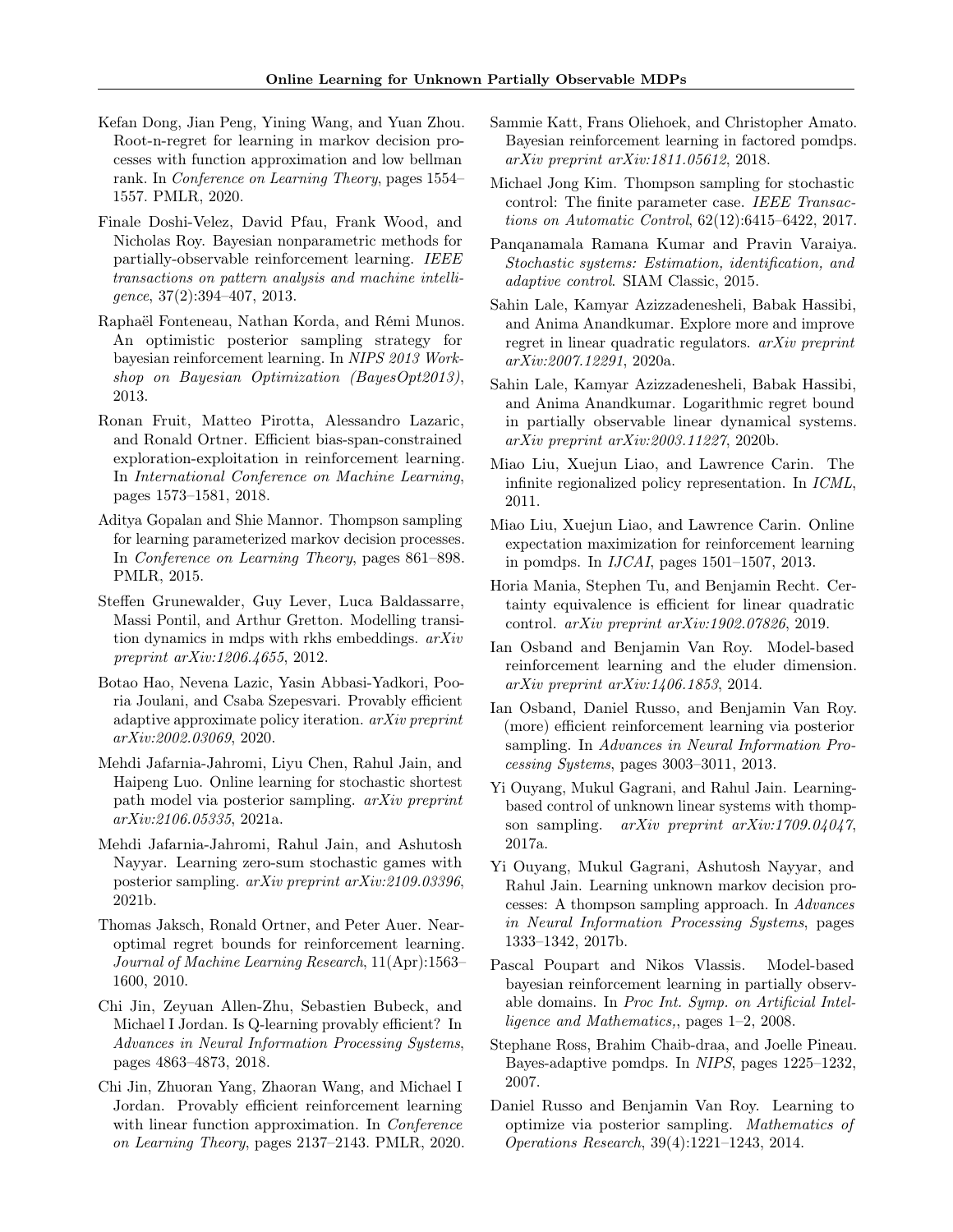- <span id="page-10-10"></span>Guy Shani, Ronen I Brafman, and Solomon E Shimony. Model-based online learning of pomdps. In European Conference on Machine Learning, pages 353–364. Springer, 2005.
- <span id="page-10-8"></span>Max Simchowitz and Dylan Foster. Naive exploration is optimal for online lqr. In International Conference on Machine Learning, pages 8937–8948. PMLR, 2020.
- <span id="page-10-5"></span>Malcolm Strens. A bayesian framework for reinforcement learning. In ICML, volume 2000, pages 943–950, 2000.
- <span id="page-10-12"></span>Jayakumar Subramanian, Amit Sinha, Raihan Seraj, and Aditya Mahajan. Approximate information state for approximate planning and reinforcement learning in partially observed systems. arXiv preprint arXiv:2010.08843, 2020.
- <span id="page-10-4"></span>William R Thompson. On the likelihood that one unknown probability exceeds another in view of the evidence of two samples. *Biometrika*,  $25(3/4)$ :  $285-$ 294, 1933.
- <span id="page-10-9"></span>Anastasios Tsiamis and George Pappas. Online learning of the kalman filter with logarithmic regret. arXiv preprint arXiv:2002.05141, 2020.
- <span id="page-10-6"></span>Ruosong Wang, Russ R Salakhutdinov, and Lin Yang. Reinforcement learning with general value function approximation: Provably efficient approach via bounded eluder dimension. Advances in Neural Information Processing Systems, 33, 2020.
- <span id="page-10-7"></span>Tianhao Wang, Dongruo Zhou, and Quanquan Gu. Provably efficient reinforcement learning with linear function approximation under adaptivity constraints. arXiv preprint arXiv:2101.02195, 2021.
- <span id="page-10-2"></span>Chen-Yu Wei, Mehdi Jafarnia-Jahromi, Haipeng Luo, Hiteshi Sharma, and Rahul Jain. Model-free reinforcement learning in infinite-horizon average-reward markov decision processes. In International Conference on Machine Learning, pages 10170–10180. PMLR, 2020.
- <span id="page-10-3"></span>Chen-Yu Wei, Mehdi Jafarnia-Jahromi, Haipeng Luo, and Rahul Jain. Learning infinite-horizon averagereward mdps with linear function approximation. International Conference on Artificial Intelligence and Statistics, 2021.
- <span id="page-10-11"></span>Yi Xiong, Ningyuan Chen, Xuefeng Gao, and Xiang Zhou. Sublinear regret for learning pomdps. arXiv preprint arXiv:2107.03635, 2021.
- <span id="page-10-1"></span>Andrea Zanette and Emma Brunskill. Tighter problemdependent regret bounds in reinforcement learning without domain knowledge using value function bounds. In International Conference on Machine Learning, 2019.
- <span id="page-10-0"></span>Zihan Zhang and Xiangyang Ji. Regret minimization for reinforcement learning by evaluating the optimal

bias function. In Advances in Neural Information Processing Systems, 2019.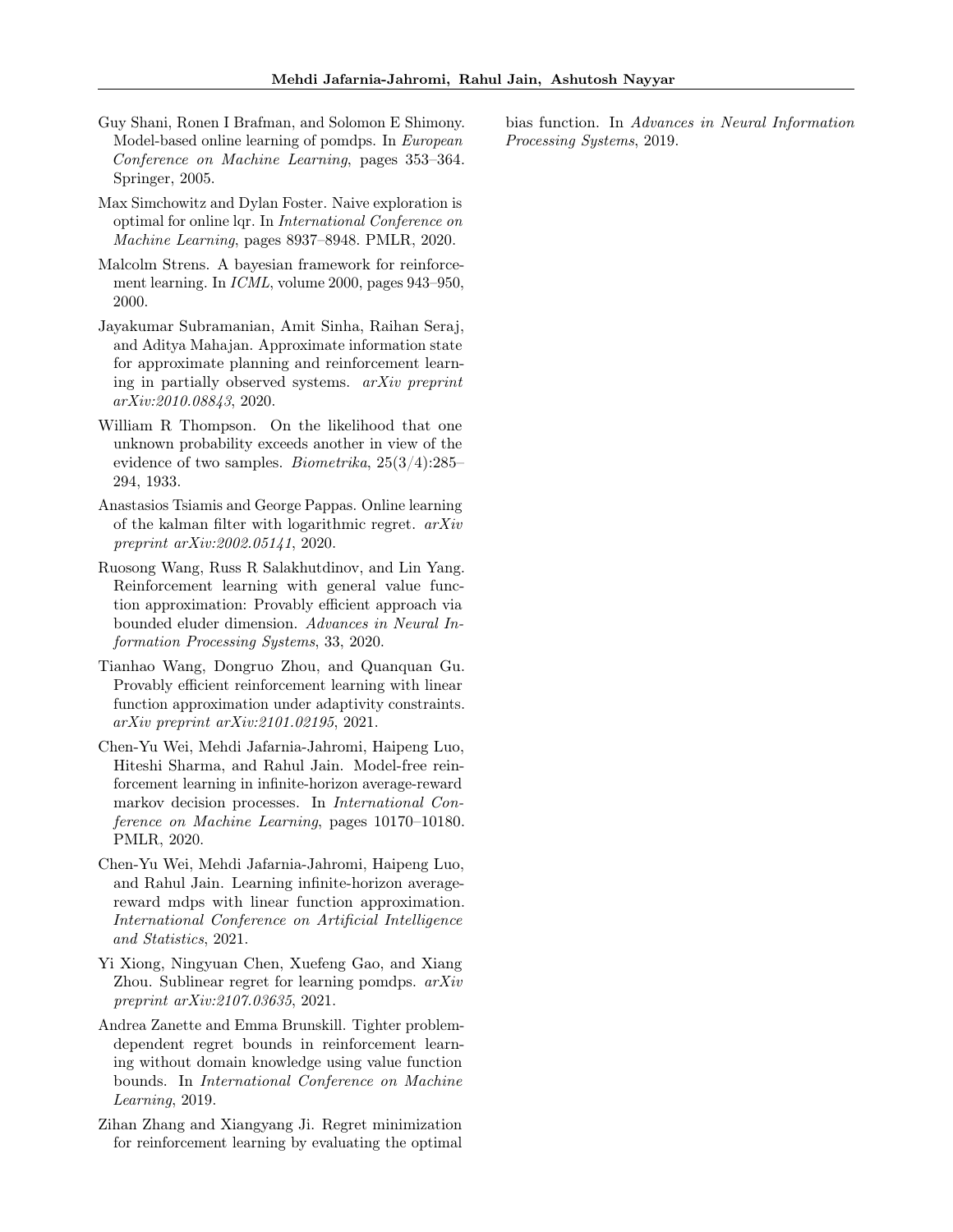### A Regret Decomposition

<span id="page-11-0"></span>**Lemma A.1.**  $R_T$  can be decomposed as  $R_T = H\mathbb{E}_{\theta_*}[K_T] + R_1 + R_2 + R_3$ , where

$$
R_1 := \mathbb{E}_{\theta_*} \left[ \sum_{k=1}^{K_T} T_k \Big[ J(\theta_k) - J(\theta_*) \Big] \right],
$$
  
\n
$$
R_2 := H \mathbb{E}_{\theta_*} \left[ \sum_{k=1}^{K_T} \sum_{t=t_k}^{t_{k+1}-1} \Big[ \sum_{s'} |\theta_*(s'|s_t, a_t) - \theta_k(s'|s_t, a_t)| + \sum_s |h_t(s; \theta_*) - h_t(s; \theta_k)| \Big] \right],
$$
  
\n
$$
R_3 := \mathbb{E}_{\theta_*} \left[ \sum_{k=1}^{K_T} \sum_{t=t_k}^{t_{k+1}-1} \Big[ c(h_t(\cdot; \theta_*), a_t) - c(h_t(\cdot; \theta_k), a_t) \Big] \Big].
$$

*Proof.* First, note that  $\mathbb{E}_{\theta_*}[C(s_t, a_t)|\mathcal{F}_{t+}] = c(h_t(\cdot; \theta_*), a_t)$  for any  $t \geq 1$ . Thus, we can write:

$$
R_T = \mathbb{E}_{\theta_*}\Big[\sum_{t=1}^T \Big[C(s_t, a_t) - J(\theta_*)\Big]\Big] = \mathbb{E}_{\theta_*}\Big[\sum_{t=1}^T \Big[c(h_t(\cdot; \theta_*), a_t) - J(\theta_*)\Big]\Big].
$$

During episode k, by the Bellman equation for the sampled POMDP  $\theta_k$  and that  $a_t = \pi^*(h_t(\cdot; \theta_k); \theta_k)$ , we can write:

$$
c(h_t(\cdot;\theta_k),a_t) - J(\theta_k) = v(h_t(\cdot;\theta_k); \theta_k) - \sum_o P(o|h_t(\cdot;\theta_k),a_t;\theta_k)v(h';\theta_k),
$$

where  $h' = \tau(h_t(\cdot; \theta_k), a_t, o; \theta_k)$ . Using this equation, we proceed by decomposing the regret as

$$
R_T = \mathbb{E}_{\theta_*} \Big[ \sum_{t=1}^T \Big[ c(h_t(\cdot; \theta_*), a_t) - J(\theta_*) \Big] \Big]
$$
  
\n
$$
= \mathbb{E}_{\theta_*} \Big[ \sum_{k=1}^{K_T} \sum_{t=t_k}^{t_{k+1}-1} \Big[ c(h_t(\cdot; \theta_*), a_t) - J(\theta_*) \Big] \Big]
$$
  
\n
$$
= \mathbb{E}_{\theta_*} \Big[ \sum_{k=1}^{K_T} \sum_{\substack{t=t_k}}^{t_{k+1}-1} \Big[ v(h_t(\cdot; \theta_k); \theta_k) - v(h_{t+1}(\cdot; \theta_k); \theta_k) \Big] \Big] + \mathbb{E}_{\theta_*} \Big[ \sum_{k=1}^{K_T} T_k \Big[ J(\theta_k) - J(\theta_*) \Big] \Big]
$$
  
\n
$$
+ \underbrace{\mathbb{E}_{\theta_*} \Big[ \sum_{k=1}^{K_T} \sum_{t=t_k}^{t_{k+1}-1} \Big[ v(h_{t+1}(\cdot; \theta_k); \theta_k) - \sum_{o \in O} P(o|h_t(\cdot; \theta_k), a_t; \theta_k) v(h'; \theta_k) \Big] \Big]}_{=:R_1}
$$
  
\n
$$
+ \underbrace{\mathbb{E}_{\theta_*} \Big[ \sum_{k=1}^{K_T} \sum_{t=t_k}^{t_{k+1}-1} \Big[ c(h_t(\cdot; \theta_*), a_t) - c(h_t(\cdot; \theta_k), a_t) \Big] \Big]}
$$
  
\n
$$
=:R_3
$$

where  $K_T$  is the number of episodes upto time T,  $t_k$  is the start time of episode k (we let  $t_k = T + 1$  for all  $k > K_T$ ). The telescopic sum is equal to  $v(h_{t_k}(\cdot; \theta_k); \theta_k) - v(h_{t_{k+1}}(\cdot; \theta_k); \theta_k) \leq H$ . Thus, the first term on the right hand side is upper bounded by  $H\mathbb{E}_{\theta_*}[K_T]$ . Suffices to show that  $R'_2 \leq R_2$ . Throughout the proof, we change the order of expectation and summation at several points. A rigorous proof for why this is allowed in the case that  $K_T$  and  $t_k$  are random variables is presented in the proof of Lemma [B.3.](#page-14-1)

We proceed by bounding the term  $R'_2$ . Recall that  $h' = \tau(h_t(\cdot; \theta_k), a_t, o; \theta_k)$  and  $h_{t+1}(\cdot; \theta_k)$  $\tau(h_t(\cdot;\theta_k), a_t, o_{t+1}; \theta_k)$ . Conditioned on  $\mathcal{F}_t, \theta_*, \theta_k$ , the only random variable in  $h_{t+1}(\cdot;\theta_k)$  is  $o_{t+1}$   $(a_t =$  $\pi^*(h_t(\cdot;\theta_k);\theta_k)$  is measurable with respect to the sigma algebra generated by  $\mathcal{F}_t, \theta_k$ ). Therefore,

<span id="page-11-1"></span>
$$
\mathbb{E}_{\theta_*}\Big[v(h_{t+1}(\cdot;\theta_k);\theta_k)|\mathcal{F}_t,\theta_k\Big] = \sum_{o\in O} v(h';\theta_k)\mathbb{P}_{\theta_*}(o_{t+1} = o|\mathcal{F}_t,\theta_k). \tag{16}
$$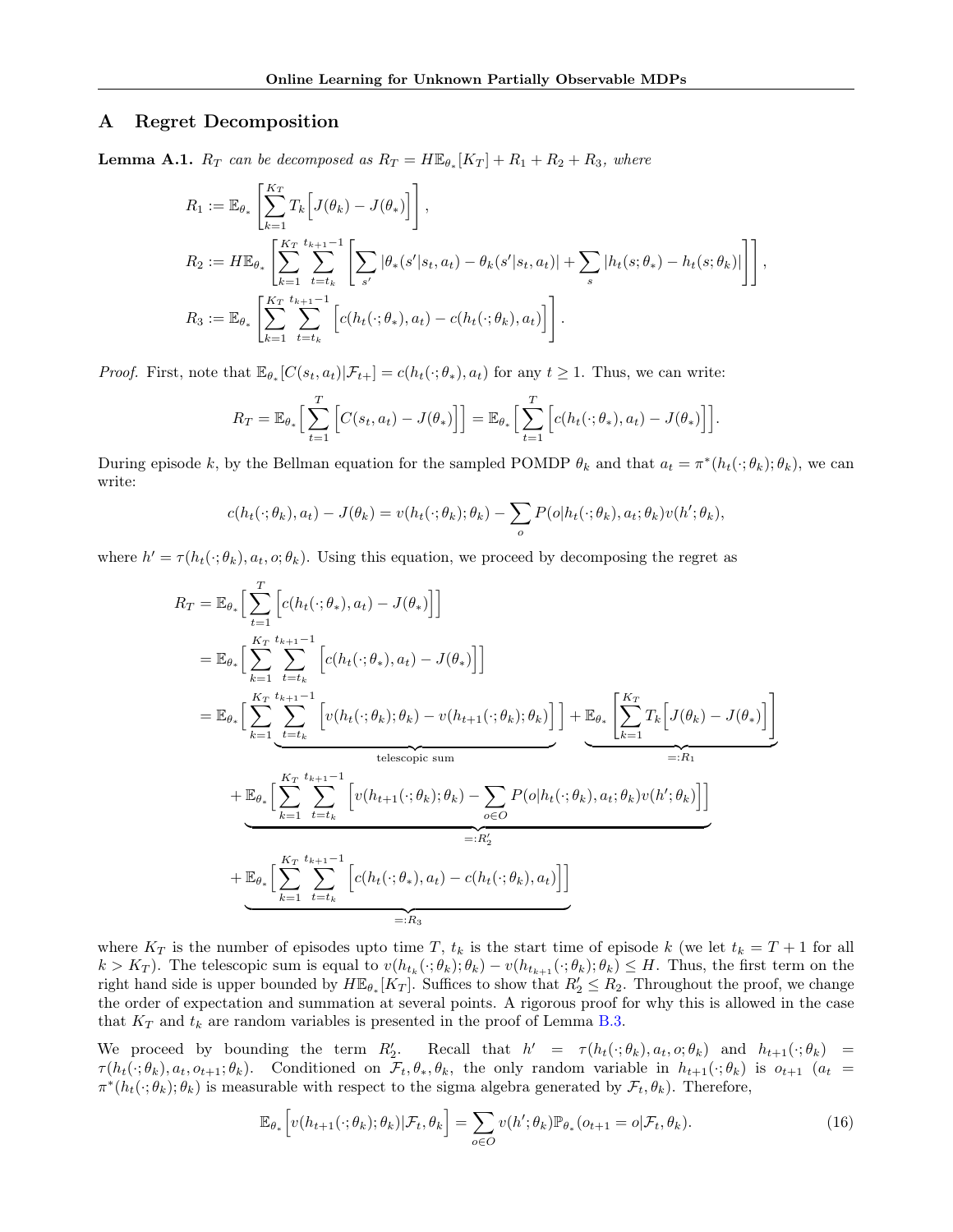We claim that  $\mathbb{P}_{\theta_*}(o_{t+1} = o | \mathcal{F}_t, \theta_k) = P(o | h_t(\cdot; \theta_*), a_t; \theta_*):$  by the total law of probability and that  $\mathbb{P}_{\theta_*}(o_{t+1} = o | \mathcal{F}_t, \theta_k)$  $o|s_{t+1} = s', \mathcal{F}_t, \theta_k) = \eta(o|s')$ , we can write

<span id="page-12-0"></span>
$$
\mathbb{P}_{\theta_*}(o_{t+1}=o|\mathcal{F}_t,\theta_k)=\sum_{s'}\eta(o|s')\mathbb{P}_{\theta_*}(s_{t+1}=s'|\mathcal{F}_t,\theta_k).
$$

Note that

$$
\mathbb{P}_{\theta_*}(s_{t+1} = s' | \mathcal{F}_t, \theta_k) = \sum_s \mathbb{P}_{\theta_*}(s_{t+1} = s' | s_t = s, \mathcal{F}_t, a_t, \theta_k) \mathbb{P}_{\theta_*}(s_t = s | \mathcal{F}_t, \theta_k)
$$

$$
= \sum_s \theta_* (s' | s, a_t) \mathbb{P}_{\theta_*}(s_t = s | \mathcal{F}_t).
$$

Thus,

$$
\mathbb{P}_{\theta_*}(o_{t+1}=o|\mathcal{F}_t,\theta_k)=\sum_{s,s'}\eta(o|s')\theta_*(s'|s,a_t)h_t(s;\theta_*)=P(o|h_t(\cdot;\theta_*),a_t;\theta_*). \tag{17}
$$

Combining [\(17\)](#page-12-0) with [\(16\)](#page-11-1) and substituting into  $R'_2$ , we get

$$
R_2' = \mathbb{E}_{\theta_*} \Big[ \sum_{k=1}^{K_T} \sum_{t=t_k}^{t_{k+1}-1} \Big[ \sum_{o \in O} \Big( P(o|h_t(\cdot; \theta_*), a_t; \theta_*) - P(o|h_t(\cdot; \theta_k), a_t; \theta_k) \Big) v(h'; \theta_k) \Big] \Big].
$$

Recall that for any  $\theta \in \Theta$ ,  $P(o|h_t(\cdot;\theta), a_t; \theta) = \sum_{s'} \eta(o|s') \sum_s \theta(s'|s, a_t) h_t(s; \theta)$ . Thus,

$$
R'_{2} = \mathbb{E}_{\theta_{*}} \Big[ \sum_{k=1}^{K_{T}} \sum_{t=t_{k}}^{t_{k+1}-1} \sum_{o,s'} v(h';\theta_{k}) \eta(o|s') \sum_{s} \theta_{*}(s'|s,a_{t}) h_{t}(s;\theta_{*}) \Big] - \mathbb{E}_{\theta_{*}} \Big[ \sum_{k=1}^{K_{T}} \sum_{t=t_{k}}^{t_{k+1}-1} \sum_{o,s'} v(h';\theta_{k}) \eta(o|s') \sum_{s} \theta_{k}(s'|s,a_{t}) h_{t}(s;\theta_{*}) \Big] + \mathbb{E}_{\theta_{*}} \Big[ \sum_{k=1}^{K_{T}} \sum_{t=t_{k}}^{t_{k+1}-1} \sum_{o,s'} v(h';\theta_{k}) \eta(o|s') \sum_{s} \theta_{k}(s'|s,a_{t}) \big( h_{t}(s;\theta_{*}) - h_{t}(s;\theta_{k}) \big) \Big].
$$
 (18)

For the first term, note that conditioned on  $\mathcal{F}_t, \theta_*,$  the distribution of  $s_t$  is  $h_t(\cdot; \theta_*)$  by the definition of  $h_t$ . Furthermore,  $a_t$  is measurable with respect to the sigma algebra generated by  $\mathcal{F}_t, \theta_k$  since  $a_t = \pi^*(h_t(\cdot; \theta_k); \theta_k)$ . Thus, we have

<span id="page-12-2"></span><span id="page-12-1"></span>
$$
\mathbb{E}_{\theta_*}\Big[v(h';\theta_k)\sum_s \theta_*(s'|s,a_t)h_t(s;\theta_*)\Big|\mathcal{F}_t,\theta_k\Big] = v(h';\theta_k)\mathbb{E}_{\theta_*}\Big[\theta_*(s'|s_t,a_t)\Big|\mathcal{F}_t,\theta_k\Big].\tag{19}
$$

Similarly, for the second term on the right hand side of [\(18\)](#page-12-1), we have

<span id="page-12-3"></span>
$$
\mathbb{E}_{\theta_*}\Big[v(h';\theta_k)\sum_s \theta_k(s'|s,a_t)h_t(s;\theta_*)\Big|\mathcal{F}_t,\theta_k\Big] = v(h';\theta_k)\mathbb{E}_{\theta_*}\Big[\theta_k(s'|s_t,a_t)\Big|\mathcal{F}_t,\theta_k\Big].\tag{20}
$$

Replacing [\(19\)](#page-12-2), [\(20\)](#page-12-3) into [\(18\)](#page-12-1) and using the tower property of conditional expectation, we get

$$
R'_{2} = \mathbb{E}_{\theta_{*}} \Big[ \sum_{k=1}^{K_{T}} \sum_{t=t_{k}}^{t_{k+1}-1} \Big[ \sum_{s'} \sum_{o} v(h';\theta_{k}) \eta(o|s') \Big( \theta_{*}(s'|s_{t}, a_{t}) - \theta_{k}(s'|s_{t}, a_{t}) \Big) \Big] \Big] + \mathbb{E}_{\theta_{*}} \Big[ \sum_{k=1}^{K_{T}} \sum_{t=t_{k}}^{t_{k+1}-1} \Big[ \sum_{s'} \sum_{o} v(h';\theta_{k}) \eta(o|s') \sum_{s} \theta_{k}(s'|s, a_{t}) \big( h_{t}(s; \theta_{*}) - h_{t}(s; \theta_{k}) \big) \Big] \Big].
$$
 (21)

Since  $\sup_{b\in\Delta_{\mathcal{S}}} v(b,\theta_k) \leq H$  and  $\sum_o \eta(o|s') = 1$ , the inner summation for the first term on the right hand side of [\(21\)](#page-12-4) can be bounded as

<span id="page-12-5"></span><span id="page-12-4"></span>
$$
\sum_{o \in O} v(h';\theta_k) \eta(o|s') \Big( \theta_*(s'|s_t, a_t) - \theta_k(s'|s_t, a_t) \Big) \le H \Big| \theta_*(s'|s_t, a_t) - \theta_k(s'|s_t, a_t) \Big|.
$$
 (22)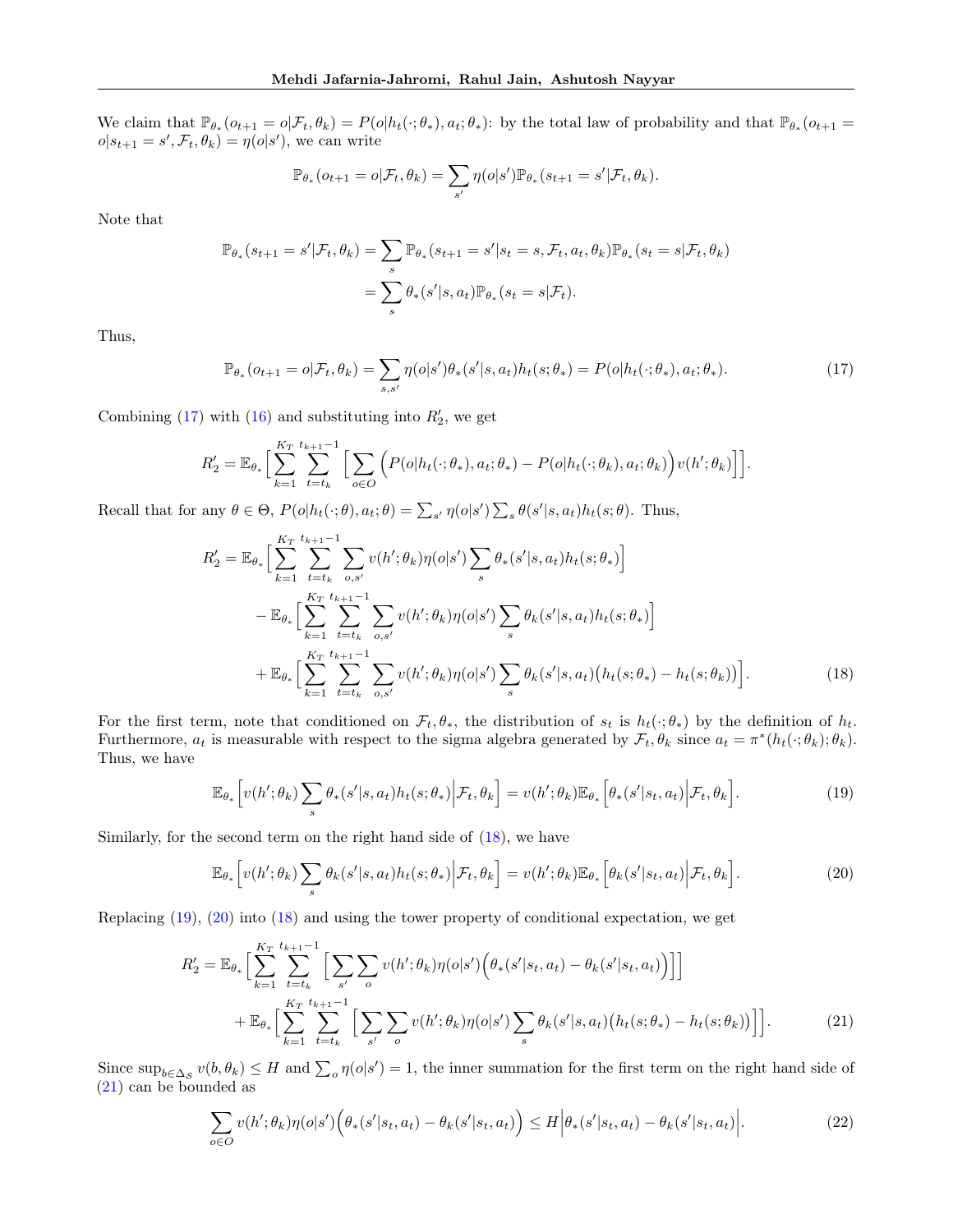Using  $\sup_{b\in\Delta_{\mathcal{S}}} v(b,\theta_k) \leq H$ ,  $\sum_{o} \eta(o|s') = 1$  and  $\sum_{s'} \theta_k(s'|s,a_t) = 1$ , the second term on the right hand side of [\(21\)](#page-12-4) can be bounded as

$$
\sum_{s'} \sum_{o \in O} v(h';\theta_k) \eta(o|s') \sum_s \theta_k(s'|s,a_t) \left| h_t(s;\theta_*) - h_t(s;\theta_k) \right| \le H \sum_s \left| h_t(s;\theta_*) - h_t(s;\theta_k) \right|
$$
\n(23)

Substituting [\(22\)](#page-12-5) and [\(23\)](#page-13-2) into [\(21\)](#page-12-4) proves that  $R'_2 \le R_2$ .

### B Proofs of Section [5](#page-5-0)

#### <span id="page-13-1"></span>B.1 Full Upper Bound on the Expected Regret of Theorem [2](#page-6-2)

The exact expression for the upper bound of the expected regret in Theorem [2](#page-6-2) is

$$
\mathbb{E}[R_T] = H\mathbb{E}[K_T] + \mathbb{E}[R_1] + \mathbb{E}[R_2] + \mathbb{E}[R_3]
$$
  
\n
$$
\leq (1+H)\mathbb{E}[K_T] + 12HK_2(|\mathcal{S}||\mathcal{A}|T)^{2/3}
$$
  
\n
$$
+ (H+1)K_1\mathbb{E}\Big[\sum_{k=1}^{K_T} \frac{T_k}{\sqrt{t_k}}\Big] + 2 + H
$$
  
\n
$$
\leq (1+H)\sqrt{2T(1+|\mathcal{S}||\mathcal{A}|\log(T+1))} + 12HK_2(|\mathcal{S}||\mathcal{A}|T)^{2/3}
$$
  
\n
$$
+ 7(H+1)K_1\sqrt{2T}(1+|\mathcal{S}||\mathcal{A}|\log(T+1))\log\sqrt{2T} + 2 + H.
$$

#### B.2 Finite-parameter Case Satisfies Assumptions [3](#page-6-0) and [4](#page-6-1)

In this section, we show that Assumptions [3](#page-6-0) and [4](#page-6-1) are satisfied for the finite-parameter case i.e.,  $|\Theta| < \infty$  as long as the PSRL-POMDP generates a deterministic schedule. As an instance, a deterministic schedule can be generated by choosing  $\tilde{m}_t(s, a) = t$  for all state-action pairs  $(s, a)$  and running Algorithm [1](#page-3-1) with either SCHED( $t_k, T_{k-1}$ ) =  $2t_k$ or  $SCHED(t_k, T_{k-1}) = t_k + T_{k-1}.$ 

<span id="page-13-0"></span>**Lemma B.[1](#page-3-1).** Assume  $|\Theta| < \infty$ . If Algorithm 1 generates a deterministic schedule, then Assumptions [3](#page-6-0) and [4](#page-6-1) are satisfied.

*Proof.* Observe that the left hand side of [\(10\)](#page-6-7) is zero if  $\theta_{k(t)} = \theta_*$ , and is upper bounded by 2 if  $\theta_{k(t)} \neq \theta_*$ . Thus, we can write

$$
\mathbb{E}\Big[\sum_{s}|h_t(s;\theta_*)-h_t(s;\theta_{k(t)})|\Big|\theta_*\Big]\leq 2\mathbb{P}(\theta_{k(t)}\neq \theta_*|\theta_*)=2\mathbb{E}\left[1-f_{t_{k(t)}}(\theta_*)|\theta_*\right]\leq \alpha \exp(-\beta t_{k(t)}),
$$

which obviously satisfies Assumption [3](#page-6-0) by choosing a large enough constant  $K_1$ . Here, the last equality is by Lemma [2](#page-4-0) and that the start time of episode  $k(t)$  is deterministic.

To see why Assumption [4](#page-6-1) is satisfied, let  $\hat{\theta}_t$  be the Maximum a Posteriori (MAP) estimator, i.e.,  $\hat{\theta}_t$  =  $\arg\max_{\theta \in \Theta} f_t(\theta)$ . Then, the left hand side of [\(11\)](#page-6-8) is equal to zero if  $\hat{\theta}_t = \theta_*$ . Note that this happens with high probability with the following argument:

$$
\mathbb{P}(\hat{\theta}_t \neq \theta_*|\theta_*) \leq \mathbb{P}\left(f_t(\theta_*) \leq 0.5|\theta_*\right) = \mathbb{P}(1 - f_t(\theta_*) \geq 0.5|\theta_*) \leq 2\mathbb{E}[1 - f_t(\theta_*)|\theta_*] \leq 2\alpha \exp(-\beta t).
$$

Here the first inequality is by the fact that if  $f_t(\theta_*) > 0.5$ , then the MAP estimator would choose  $\hat{\theta}_t = \theta_*$ . The second inequality is by applying Markov inequality and the last inequality is by Lemma [2.](#page-4-0) Note that  $\tilde{m}_t(s, a) \leq t$ by definition. We claim that Assumption [4](#page-6-1) is satisfied by choosing  $K_2 = 2\sqrt{(-1/\beta)\log(\delta/2\alpha)}$ . To see this, note that  $2\alpha \exp(-\beta t) \leq \delta$  for  $t \geq (-1/\beta) \log(\delta/2\alpha)$ . In this case, [\(11\)](#page-6-8) automatically holds since with probability at least  $1 - \delta$  the left hand side is zero. For  $t < (-1/\beta) \log(\delta/2\alpha)$ , note that the left hand side of [\(11\)](#page-6-8) can be at most 2. Therefore,  $K_2$  can be found by solving  $2 \leq K_2/\sqrt{(-1/\beta)\log(\delta/2\alpha)}$ .  $\Box$ 

<span id="page-13-2"></span> $\Box$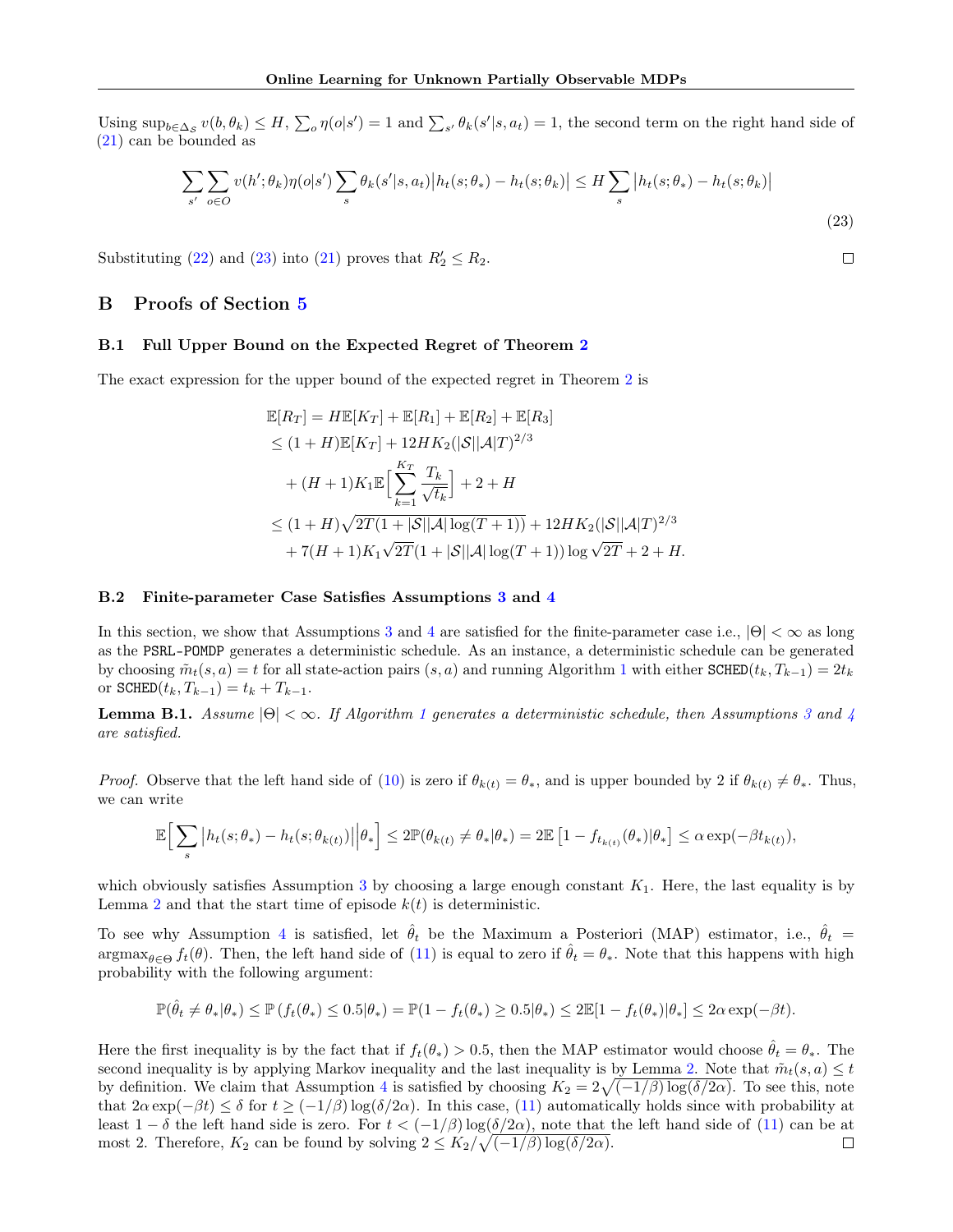#### B.3 Auxiliary Lemmas for Section [5](#page-5-0)

<span id="page-14-0"></span>**Lemma B.2.** [Lemma 3 in [Ouyang et al.](#page-9-1) [\[2017b\]](#page-9-1)] The term  $\mathbb{E}[R_1]$  can be bounded as  $\mathbb{E}[R_1] \leq \mathbb{E}[K_T]$ .

Proof.

$$
\mathbb{E}[R_1] = \mathbb{E}\Big[\sum_{k=1}^{K_T} T_k \Big[J(\theta_k) - J(\theta_*)\Big]\Big] = \mathbb{E}\Big[\sum_{k=1}^{\infty} \mathbb{1}(t_k \leq T) T_k J(\theta_k)\Big] - T \mathbb{E}[J(\theta_*)].
$$

By monotone convergence theorem and the fact that  $J(\theta_k) \geq 0$  and  $T_k \leq T_{k-1}+1$  (the first criterion in determining the episode length in Algorithm [1\)](#page-3-1), the first term can be bounded as

i

 $\Box$ 

$$
\mathbb{E}\Big[\sum_{k=1}^{\infty} \mathbb{1}(t_k \le T) T_k J(\theta_k)\Big] = \sum_{k=1}^{\infty} \mathbb{E}\Big[\mathbb{1}(t_k \le T) T_k J(\theta_k)\Big]
$$
  

$$
\le \sum_{k=1}^{\infty} \mathbb{E}\Big[\mathbb{1}(t_k \le T) (T_{k-1} + 1) J(\theta_k)\Big].
$$

Note that  $\mathbb{1}(t_k \leq T)(T_{k-1} + 1)$  is  $\mathcal{F}_{t_k}$ -measurable. Thus, by the property of posterior sampling (Lemma [3\)](#page-6-5),  $\mathbb{E}[1(t_k \leq T)(T_{k-1} + 1)J(\theta_k)] = \mathbb{E}[1(t_k \leq T)(T_{k-1} + 1)J(\theta_k)].$  Therefore,

$$
\mathbb{E}[R_1] \leq \mathbb{E}\Big[\sum_{k=1}^{\infty} \mathbb{1}(t_k \leq T)(T_{k-1} + 1)J(\theta_*)\Big] - T\mathbb{E}[J(\theta_*)]
$$
  
= 
$$
\mathbb{E}\Big[J(\theta_*)(K_T + \sum_{k=1}^{K_T} T_{k-1})\Big] - T\mathbb{E}[J(\theta_*)]
$$
  
= 
$$
\mathbb{E}[J(\theta_*)K_T] + \mathbb{E}\Big[J(\theta_*)\left(\sum_{k=1}^{K_T} T_{k-1} - T\right)\Big] \leq \mathbb{E}[K_T],
$$

<span id="page-14-1"></span>where the last inequality is by the fact that  $\sum_{k=1}^{K_T} T_{k-1} - T \leq 0$  and  $0 \leq J(\theta_*) \leq 1$ . **Lemma B.3.** The term  $\mathbb{E}[R_3]$  can be bounded as

$$
\mathbb{E}[R_3] \leq K_1 \mathbb{E}\Big[\sum_{k=1}^{K_T} \frac{T_k}{\sqrt{t_k}}\Big] + 1,
$$

where  $K_1 := K_1(|\mathcal{S}|, |\mathcal{A}|, |O|, \iota)$  is the constant in Assumption [3.](#page-6-0)

Proof. Recall that

$$
\mathbb{E}[R_3] = \mathbb{E}\Big[\sum_{k=1}^{K_T} \sum_{t=t_k}^{t_{k+1}-1} \Big[c(h_t(\cdot;\theta_*),a_t) - c(h_t(\cdot;\theta_k),a_t)\Big]\Big].
$$

Let  $k(t)$  be a random variable denoting the episode number at time t, i.e.,  $t_{k(t)} \leq t < t_{k(t)+1}$  for all  $t \leq T$ . By the definition of  $c$ , we can write

$$
\mathbb{E}[R_3] = \mathbb{E}\Big[\sum_{k=1}^{K_T} \sum_{t=t_k}^{t_{k+1}-1} \sum_s C(s, a_t) \Big[h_t(s; \theta_*) - h_t(s; \theta_k)\Big]\Big]
$$
  
\n
$$
= \mathbb{E}\Big[\sum_{t=1}^T \sum_s C(s, a_t) \Big[h_t(s; \theta_*) - h_t(s; \theta_{k(t)})\Big]\Big]
$$
  
\n
$$
\leq \sum_{t=1}^T \mathbb{E}\Big[\sum_s |h_t(s; \theta_*) - h_t(s; \theta_{k(t)})|\Big]
$$
  
\n
$$
= \mathbb{E}\Big[\sum_{k=1}^{K_T} \sum_{t=t_k}^{t_{k+1}-1} \mathbb{E}\Big[\sum_s |h_t(s; \theta_*) - h_t(s; \theta_k)|\Big]\Big],
$$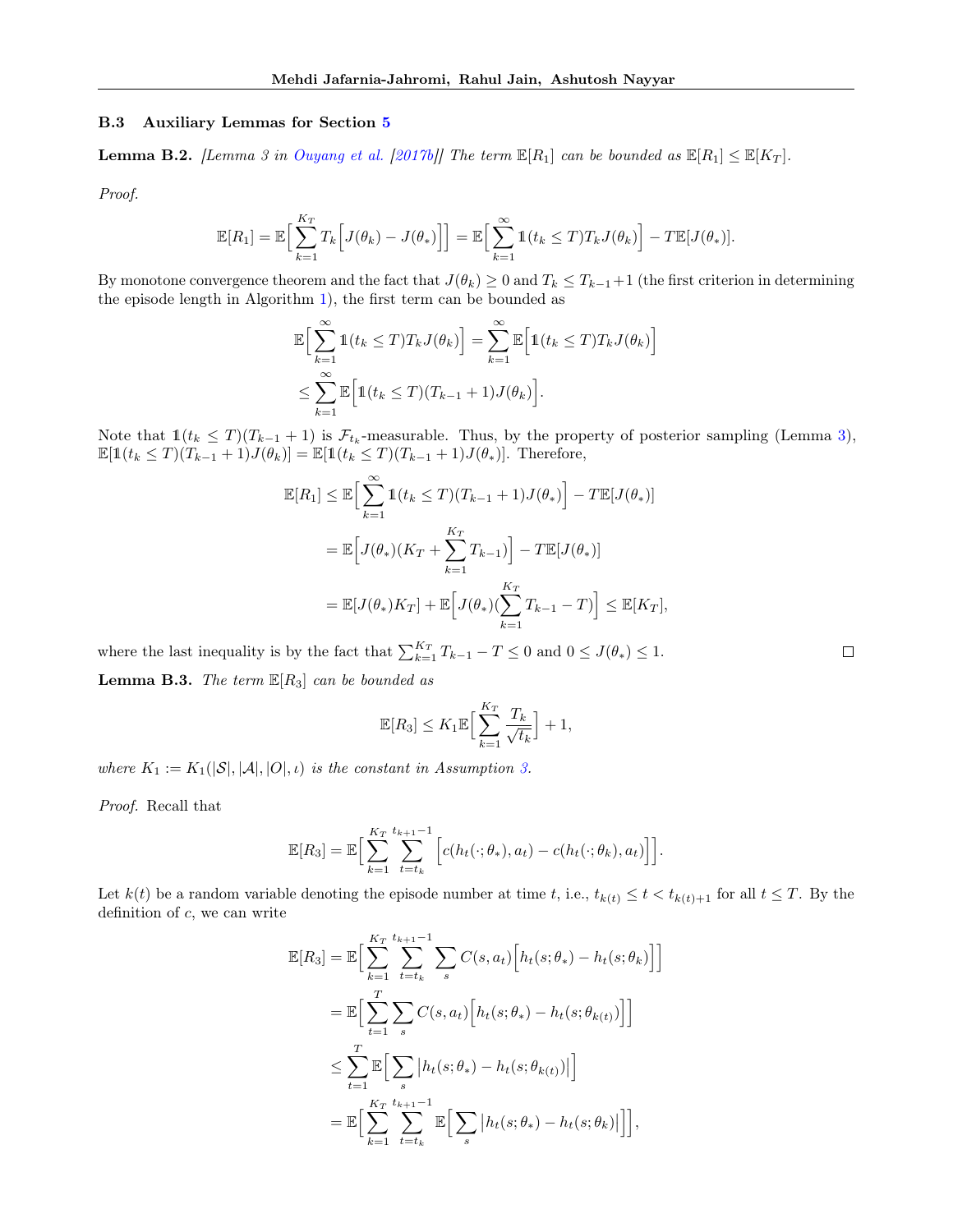where the inequality is by  $0 \leq C(s, a_t) \leq 1$ . Let  $K_1 := K_1(|\mathcal{S}|, |\mathcal{A}|, |\mathcal{O}|, \iota)$  be the constant in Assumption [3](#page-6-0) and define event  $E_1$  as the successful event of Assumption [3](#page-6-0) where  $\mathbb{E}\Big[\sum_s |h_t(s; \theta_*) - h_t(s; \theta_k)|\Big]$  $\Big] \leq \frac{K_1}{4}$  $\frac{t_1}{t_k}$  happens. We can write

$$
\mathbb{E}\Big[\sum_{s} |h_t(s; \theta_*) - h_t(s; \theta_k)|\Big]
$$
  
= 
$$
\mathbb{E}\Big[\sum_{s} |h_t(s; \theta_*) - h_t(s; \theta_k)|\Big](\mathbb{1}(E_1) + \mathbb{1}(E_1^c))
$$
  

$$
\leq \frac{K_1}{\sqrt{t_k}} + 2\mathbb{1}(E_1^c).
$$

Recall that by Assumption [3,](#page-6-0)  $\mathbb{P}(E_1^c) \leq \delta$ . Therefore,

$$
\mathbb{E}[R_3] \leq K_1 \mathbb{E}\Big[\sum_{k=1}^{K_T} \frac{T_k}{\sqrt{t_k}}\Big] + 2T\delta.
$$

Choosing  $\delta = \min(1/(2T), 1/(2HT))$  completes the proof.

<span id="page-15-0"></span>**Lemma B.4.** The term  $\overline{R}_2$  can be bounded as

$$
\bar{R}_2 \le H + 12HK_2(|\mathcal{S}||\mathcal{A}|T)^{2/3}
$$

where  $K_2 := K_2(|\mathcal{S}|, |\mathcal{A}|, |O|, \iota)$  in Assumption [4.](#page-6-1)

Proof. Recall that

$$
\bar{R}_2 = H\mathbb{E}\Big[\sum_{k=1}^{K_T} \sum_{t=t_k}^{t_{k+1}-1} \sum_{s'} \Big|\theta_*(s'|s_t, a_t) - \theta_k(s'|s_t, a_t)\Big|\Big].\tag{24}
$$

,

We proceed by bounding the inner term of the above equation. For notational simplicity, define  $z := (s, a)$  and  $z_t := (s_t, a_t)$ . Let  $\hat{\theta}_{t_k}$  be the estimator in Assumption [4](#page-6-1) and define the confidence set  $B_k$  as

$$
B_k := \Big\{\theta \in \Theta_H : \sum_{s' \in \mathcal{S}} \Big|\theta(s'|z) - \hat{\theta}_k(s'|z)\Big| \leq \frac{K_2}{\sqrt{\max\{1, \tilde{m}_{t_k}(z)\}}}, \forall z \in \mathcal{S} \times \mathcal{A}\Big\},\
$$

where  $K_2 := K_2(|\mathcal{S}|, |\mathcal{A}|, |O|, \iota)$  is the constant in Assumption [4.](#page-6-1) Note that  $B_k$  reduces to the confidence set used in [Jaksch et al.](#page-9-0) [\[2010\]](#page-9-0), [Ouyang et al.](#page-9-1) [\[2017b\]](#page-9-1) in the case of perfect observation by choosing  $\tilde{m}_t(s, a) = n_t(s, a)$ . By triangle inequality, the inner term in [\(24\)](#page-15-1) can be bounded by

<span id="page-15-2"></span>
$$
\sum_{s'} \left| \theta_*(s'|z_t) - \theta_k(s'|z_t) \right|
$$
  
\n
$$
\leq \sum_{s'} \left| \theta_*(s'|z_t) - \hat{\theta}_{t_k}(s'|z_t) \right| + \sum_{s'} \left| \theta_k(s'|z_t) - \hat{\theta}_{t_k}(s'|z_t) \right|
$$
  
\n
$$
\leq 2(\mathbb{1}(\theta_* \notin B_k) + \mathbb{1}(\theta_k \notin B_k)) + \frac{2K_2}{\sqrt{\max\{1, \tilde{m}_{t_k}(z_t)\}}}.
$$

Substituting this into [\(24\)](#page-15-1) implies

$$
\bar{R}_2 \le 2H\mathbb{E}\Big[\sum_{k=1}^{K_T} \sum_{t=t_k}^{t_{k+1}-1} \left(1(\theta_* \notin B_k) + 1(\theta_k \notin B_k)\right)\Big] + 2H\mathbb{E}\Big[\sum_{k=1}^{K_T} \sum_{t=t_k}^{t_{k+1}-1} \frac{K_2}{\sqrt{\max\{1, \tilde{m}_{t_k}(z_t)\}}}\Big].\tag{25}
$$

We need to bound these two terms separately.

<span id="page-15-1"></span> $\Box$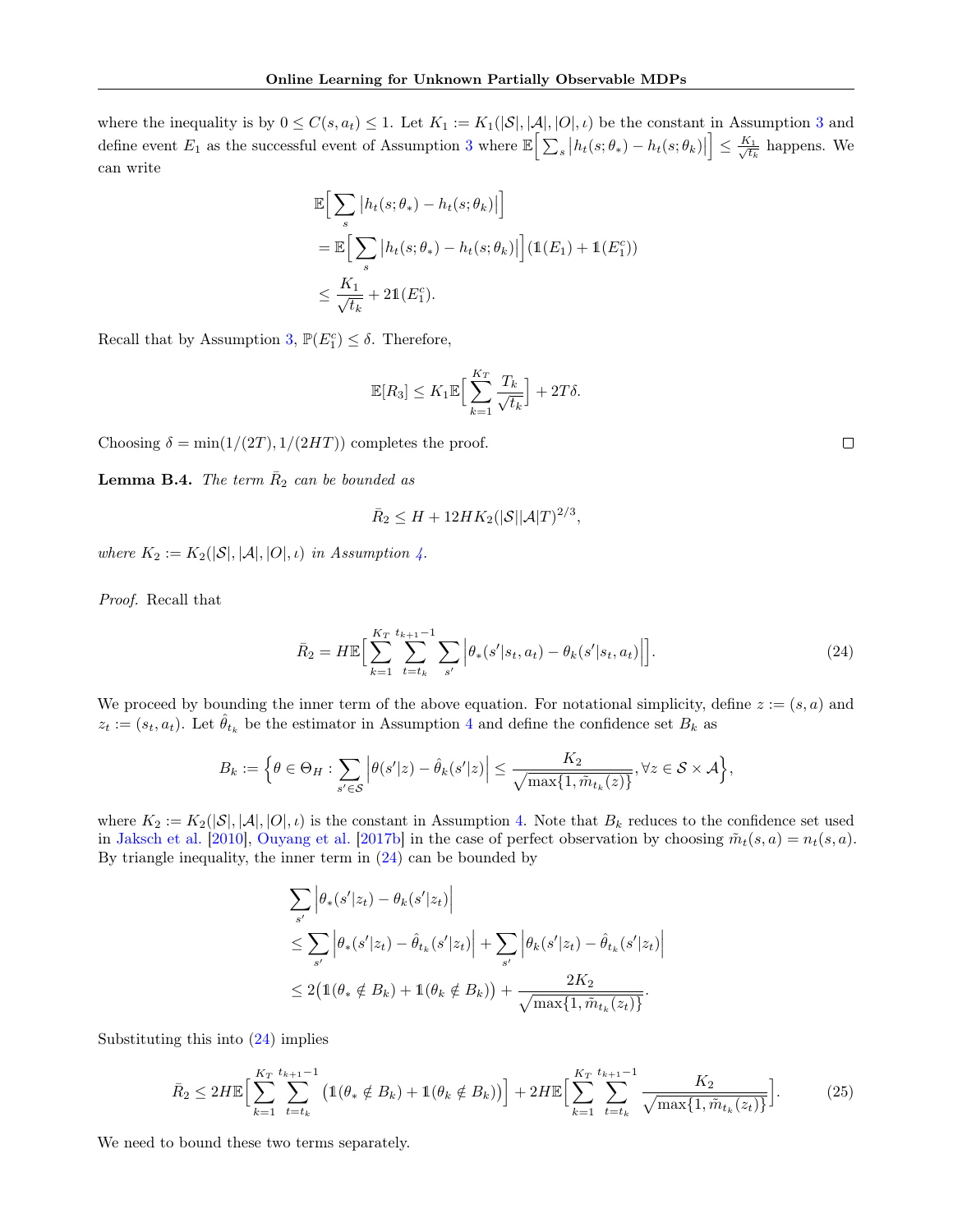Bounding the first term. For the first term we can write:

$$
\mathbb{E}\Big[\sum_{k=1}^{K_T} \sum_{t=t_k}^{t_{k+1}-1} \left(\mathbb{1}(\theta_* \notin B_k) + \mathbb{1}(\theta_k \notin B_k)\right)\Big] = \mathbb{E}\Big[\sum_{k=1}^{K_T} T_k \left(\mathbb{1}(\theta_* \notin B_k) + \mathbb{1}(\theta_k \notin B_k)\right)\Big] \n\leq T \mathbb{E}\Big[\sum_{k=1}^{K_T} \left(\mathbb{1}(\theta_* \notin B_k) + \mathbb{1}(\theta_k \notin B_k)\right)\Big] \n\leq T \sum_{k=1}^{T} \mathbb{E}\Big[\left(\mathbb{1}(\theta_* \notin B_k) + \mathbb{1}(\theta_k \notin B_k)\right)\Big],
$$

where the last inequality is by the fact that  $K_T \leq T$ . Now, observe that since  $B_k$  is  $\mathcal{F}_{t_k}$ -measurable, Lemma [3](#page-6-5) implies that  $\mathbb{E}[\mathbb{1}(\theta_k \notin B_k)] = \mathbb{E}[\mathbb{1}(\theta_k \notin B_k)]$ . Moreover, by Assumption [4,](#page-6-1)  $\mathbb{E}[\mathbb{1}(\theta_k \notin B_k)] = \mathbb{P}(\theta_k \notin B_k) \leq \delta$ . By choosing  $\delta = \frac{1}{4T^2}$ , we get

<span id="page-16-1"></span>
$$
\mathbb{E}\Big[\sum_{k=1}^{K_T} \sum_{t=t_k}^{t_{k+1}-1} \left(1(\theta_* \notin B_k) + 1(\theta_k \notin B_k)\right)\Big] \le \frac{1}{2}.\tag{26}
$$

**Bounding the second term.** To bound the second term of  $(25)$ , observe that by the second criterion of the algorithm in choosing the episode length, we have  $2\tilde{m}_{t_k}(z_t) \geq \tilde{m}_t(z_t)$ . Thus,

$$
\mathbb{E}\Big[\sum_{k=1}^{K_{T}}\sum_{t=t_{k}}^{t_{k+1}-1}\frac{K_{2}}{\sqrt{\max\{1,\tilde{m}_{t_{k}}(z_{t})\}}}\Big] \leq \mathbb{E}\Big[\sum_{t=1}^{T}\frac{\sqrt{2}K_{2}}{\sqrt{\max\{1,\tilde{m}_{t}(z_{t})\}}}\Big]
$$
\n
$$
= \sum_{t=1}^{T}\sum_{z}\mathbb{E}\Big[\frac{\sqrt{2}K_{2}\mathbb{1}(z_{t}=z)}{\sqrt{\max\{1,\tilde{m}_{t}(z)\}}}\Big]
$$
\n
$$
= \sum_{t=1}^{T}\sum_{z}\mathbb{E}\Big[\frac{\sqrt{2}K_{2}\mathbb{1}(z_{t}=z)}{\sqrt{\max\{1,\tilde{m}_{t}(z)\}}}\mathbb{1}(\tilde{m}_{t}(z)\geq\alpha n_{t}(z))\Big]
$$
\n
$$
+ \sum_{t=1}^{T}\sum_{z}\mathbb{E}\Big[\frac{\sqrt{2}K_{2}\mathbb{1}(z_{t}=z)}{\sqrt{\max\{1,\tilde{m}_{t}(z)\}}}\mathbb{1}(\tilde{m}_{t}(z)<\alpha n_{t}(z))\Big]
$$
\n
$$
\leq \sum_{t=1}^{T}\sum_{z}\mathbb{E}\Big[\frac{\sqrt{2}K_{2}\mathbb{1}(z_{t}=z)}{\sqrt{\max\{1,\alpha n_{t}(z)\}}}\Big] + \sum_{t=1}^{T}\sum_{z}\mathbb{E}\Big[\sqrt{2}K_{2}\mathbb{1}(\tilde{m}_{t}(z)<\alpha n_{t}(z))\Big].\tag{27}
$$

Lemma [4](#page-6-6) implies that  $\mathbb{E}\left[\mathbb{1}(\tilde{m}_t(z) < \alpha n_t(z))\right] = \mathbb{P}(\tilde{m}_t(z) < \alpha n_t(z)) \leq \alpha$ . Thus, the second term in [\(27\)](#page-16-0) can be bounded by  $\sqrt{2}K_2|\mathcal{S}||\mathcal{A}|T\alpha$ . To bound the first term of [\(27\)](#page-16-0), we can write:

<span id="page-16-0"></span>
$$
\sum_{t=1}^{T} \sum_{z} \mathbb{E} \Big[ \frac{\sqrt{2}K_2 \mathbb{1}(z_t = z)}{\sqrt{\max\{1, \alpha n_t(z)\}}} \Big]
$$
  

$$
\leq \sqrt{\frac{2}{\alpha}} K_2 \mathbb{E} \Big[ \sum_{z} \sum_{t=1}^{T} \frac{\mathbb{1}(z_t = z)}{\sqrt{\max\{1, n_t(z)\}}} \Big].
$$

Observe that whenever  $z_t = z$ ,  $n_t(z)$  increases by 1. Since,  $n_t(z)$  is the number of visits to z by time  $t-1$ (including t – 1 and excluding t), the denominator will be 1 for the first two times that  $z_t = z$ . Therefore, the term inside the expectation can be bounded by

$$
\sum_{z} \sum_{t=1}^{T} \frac{\mathbb{1}(z_t = z)}{\sqrt{\max\{1, n_t(z)\}}} = \sum_{z} \mathbb{E}\Big[\mathbb{1}(n_{T+1}(z) > 0) + \sum_{j=1}^{n_{T+1}(z)-1} \frac{1}{\sqrt{j}}\Big] \newline \leq \sum_{z} \mathbb{E}\Big[\mathbb{1}(n_{T+1}(z) > 0) + 2\sqrt{n_{T+1}(z)}\Big] \newline \leq 3\sum_{z} \sqrt{n_{T+1}(z)}.
$$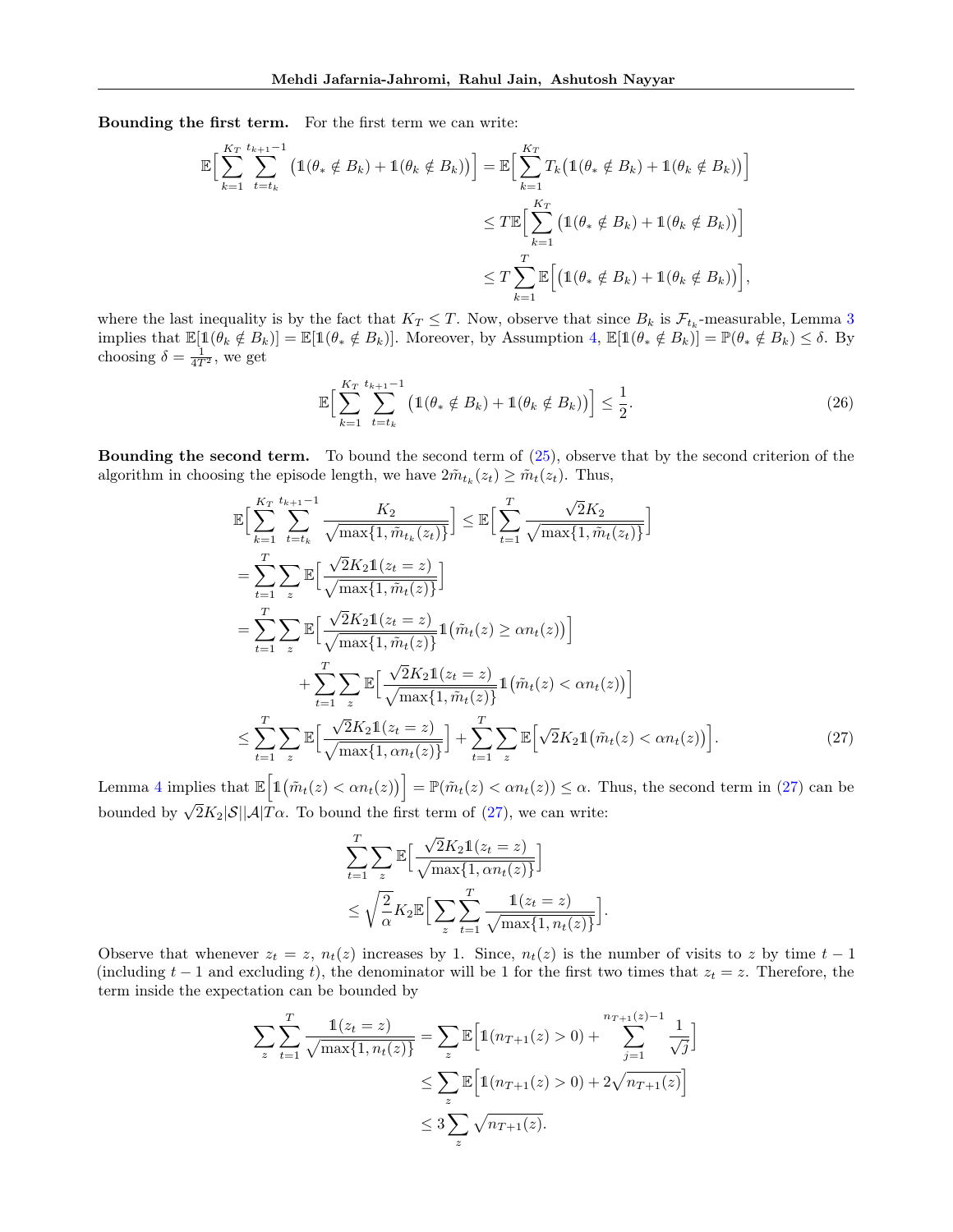Since  $\sum_{z} n_{T+1}(z) = T$ , Cauchy Schwartz inequality implies

$$
3\sum_{z}\sqrt{n_{T+1}(z)} \leq 3\sqrt{|\mathcal{S}||\mathcal{A}|\sum_{z}n_{T+1}(z)} = 3\sqrt{|\mathcal{S}||\mathcal{A}|T}.
$$

Therefore, the first term of [\(27\)](#page-16-0) can be bounded by

$$
\sum_{t=1}^T \sum_z \mathbb{E}\Big[\frac{\sqrt{2}K_2 \mathbb{1}(z_t = z)}{\sqrt{\max\{1, \alpha n_t(z)\}}}\Big] \leq 3K_2 \sqrt{\frac{2|\mathcal{S}||\mathcal{A}|T}{\alpha}}.
$$

Substituting this bound in  $(27)$  along with the bound on the second term of  $(27)$ , we obtain

$$
\mathbb{E}\Big[\sum_{k=1}^{K_T}\sum_{t=t_k}^{t_{k+1}-1}\frac{K_2}{\sqrt{\max\{1,\tilde{m}_{t_k}(z_t)\}}}\Big]\leq 3K_2\sqrt{\frac{2|\mathcal{S}||\mathcal{A}|T}{\alpha}}+\sqrt{2}K_2|\mathcal{S}||\mathcal{A}|T\alpha.
$$

 $\alpha = (3/2)^{2/3} (|\mathcal{S}| |\mathcal{A}|T)^{-1/3}$  minimizes the upper bound, and thus

$$
\mathbb{E}\Big[\sum_{k=1}^{K_T} \sum_{t=t_k}^{t_{k+1}-1} \frac{K_2}{\sqrt{\max\{1, \tilde{m}_{t_k}(z_t)\}}}\Big] \le 6K_2(|\mathcal{S}||\mathcal{A}|T)^{2/3}.
$$
 (28)

<span id="page-17-1"></span> $\Box$ 

By substituting  $(26)$  and  $(28)$  into  $(25)$ , we get

$$
\bar{R}_2 \le H + 12HK_2(|\mathcal{S}||\mathcal{A}|T)^{2/3}.
$$

<span id="page-17-0"></span>Lemma B.5. The following inequalities hold:

- 1. The number of episodes  $K_T$  can be bounded as  $K_T \leq \sqrt{2T(1+|\mathcal{S}||\mathcal{A}|\log(T+1))} = \tilde{\mathcal{O}}(\sqrt{|\mathcal{S}||\mathcal{A}|T}).$
- 2. The following inequality holds:  $\sum_{k=1}^{K_T} \frac{T_k}{\sqrt{t_k}}$  $\frac{k}{t_k} \leq 7$  $\sqrt{2T}(1+|\mathcal{S}||\mathcal{A}|\log(T+1))\log\sqrt{2T}=\tilde{\mathcal{O}}(|\mathcal{S}||\mathcal{A}|\sqrt{T}).$

Proof. We first provide an intuition why these results should be true. Note that the length of the episodes is determined by two criteria. The first criterion triggers when  $T_k = T_{k-1} + 1$  and the second criterion triggers when the pseudo counts doubles for a state-action pair compared to the beginning of the episode. Intuitively speaking, the second criterion should only happen logarithmically, while the first criterion occurs more frequently. This means that one could just consider the first criterion for an intuitive argument. Thus, if we ignore the second criterion, we get  $T_k = \mathcal{O}(k)$ ,  $K_T = \mathcal{O}(k)$ e ;  $(\overline{T})$ , and  $t_k = \mathcal{O}(k^2)$  which implies  $\sum_{k=1}^{K_T} \frac{T_k}{\sqrt{t_k}}$  $\frac{k}{t_k} = \mathcal{O}(K_T) = \mathcal{O}(\frac{1}{t_k})$ √  $T$ ). The rigorous proof is stated in the following.

1. Define macro episodes with start times  $t_{m_i}$  given by  $t_{m_1} = t_1$  and  $t_{m_i} :=$ 

$$
\min\{t_k > t_{m_{i-1}} : \tilde{m}_{t_k}(s, a) > 2\tilde{m}_{t_{k-1}}(s, a) \text{ for some } (s, a)\}.
$$

Note that a new macro episode starts when the second criterion of episode length in Algorithm [1](#page-3-1) triggers. Let  $M_T$  be the random variable denoting the number of macro episodes by time T and define  $m_{M_T+1} = K_T + 1$ .

Let  $\tilde{T}_i$  denote the length of macro episode i. Note that  $\tilde{T}_i = \sum_{k=m_i}^{m_{i+1}-1} T_k$ . Moreover, from the definition of macro episodes, we know that all the episodes in a macro episode except the last one are triggered by the first criterion, i.e.,  $T_k = T_{k-1} + 1$  for all  $m_i \leq k \leq m_{i+1} - 2$ . This implies that

$$
\tilde{T}_i = \sum_{k=m_i}^{m_{i+1}-1} T_k = T_{m_{i+1}-1} + \sum_{j=1}^{m_{i+1}-m_i-1} (T_{m_i-1} + j)
$$
  
\n
$$
\geq 1 + \sum_{j=1}^{m_{i+1}-m_i-1} (1+j) = \frac{(m_{i+1}-m_i)(m_{i+1}-m_i+1)}{2}.
$$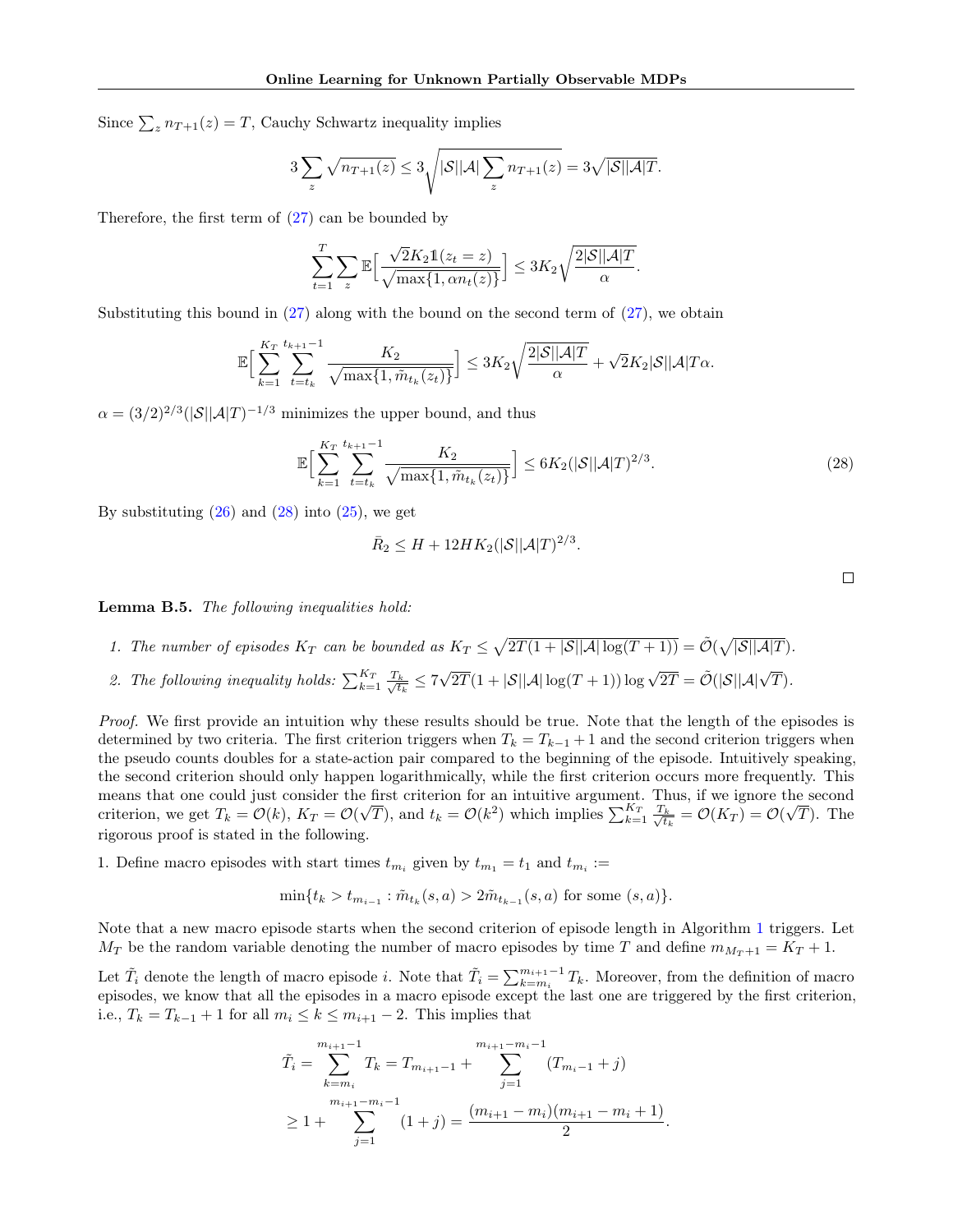This implies that  $m_{i+1} - m_i \leq \sqrt{2\tilde{T}_i}$ . Now, we can write:

<span id="page-18-0"></span>
$$
K_T = m_{M_T+1} - 1 = \sum_{i=1}^{M_T} (m_{i+1} - m_i)
$$
  

$$
\leq \sum_{i=1}^{M_T} \sqrt{2\tilde{T}_i} \leq \sqrt{2M_T \sum_i \tilde{T}_i} = \sqrt{2M_T T},
$$
 (29)

where the last inequality is by Cauchy-Schwartz.

Now, it suffices to show that  $M_T \leq 1 + |\mathcal{S}||\mathcal{A}| \log(T+1)$ . Let  $\mathcal{T}_{s,a}$  be the start times at which the second criterion is triggered at state-action pair  $(s, a)$ , i.e.,

$$
\mathcal{T}_{s,a} := \{ t_k \leq T : \tilde{m}_{t_k}(s,a) > 2\tilde{m}_{t_{k-1}}(s,a) \}.
$$

We claim that  $|\mathcal{T}_{s,a}| \leq \log(\tilde{m}_{T+1}(s,a))$ . To prove this claim, assume by contradiction that  $|\mathcal{T}_{s,a}| \geq$  $log(\tilde{m}_{T+1}(s, a)) + 1$ , then

$$
\tilde{m}_{t_{K_T}}(s, a) \ge \prod_{t_k \le T, \tilde{m}_{t_{k-1}}(s, a) \ge 1} \frac{\tilde{m}_{t_k}(s, a)}{\tilde{m}_{t_{k-1}}(s, a)}
$$
\n
$$
\ge \prod_{t_k \in \mathcal{T}_{s, a}, \tilde{m}_{t_{k-1}}(s, a) \ge 1} \frac{\tilde{m}_{t_k}(s, a)}{\tilde{m}_{t_{k-1}}(s, a)}
$$
\n
$$
> \prod_{t_k \in \mathcal{T}_{s, a}, \tilde{m}_{t_{k-1}}(s, a) \ge 1} 2 = 2^{|\mathcal{T}_{s, a}|-1} \ge \tilde{m}_{T+1}(s, a),
$$

which is a contradiction. The second inequality is by the fact that  $\tilde{m}_t(s, a)$  is non-decreasing, and the third inequality is by the definition of  $\mathcal{T}_{s,a}$ . Therefore,

<span id="page-18-2"></span>
$$
M_T \le 1 + \sum_{s,a} |\mathcal{T}_{s,a}| \le 1 + \sum_{s,a} \log(\tilde{m}_{T+1}(s,a))
$$
  
\n
$$
\le 1 + |\mathcal{S}||\mathcal{A}| \log(\sum_{s,a} \tilde{m}_{T+1}(s,a)/|\mathcal{S}||\mathcal{A}|)
$$
  
\n
$$
= 1 + |\mathcal{S}||\mathcal{A}| \log(T+1),
$$
\n(30)

where the third inequality is due to the concavity of log and the last inequality is by the fact that  $\tilde{m}_{T+1}(s, a) \leq T+1$ .

2. First, we claim that  $T_k \leq$ √ 2T for all  $k \leq K_T$ . To see this, assume by contradiction that  $T_{k^*}$ √ ntradiction that  $T_{k^*} > \sqrt{2T}$  for some  $k^* \leq K_T$ . By the first stopping criterion, we can conclude that  $T_{k^*-1} > \sqrt{2T} - 1$ ,  $T_{k^*-2} > \sqrt{2T} - 2$ , ...,  $T_1$  > max{ √  $2\overline{T} - k^* + 1, 0$  since the episode length can increase at most by one compared to the previous  $I_1 > \max\{\sqrt{2}I - k^* + \}$ <br>one. Note that  $k^* \geq \sqrt{2}$  $2T - 1$ , because otherwise  $T_1 > 2$  which is not feasible since  $T_1 \le T_0 + 1 = 2$ . Thus,  $\sum_{k=1}^{k^*} T_k > 0.5$ √ 2T( √  $2T + 1$ ) > T which is a contradiction.

We now proceed to lower bound  $t_k$ . By the definition of macro episodes in part (1), during a macro episode length of the episodes except the last one are determined by the first criterion, i.e., for macro episode i, one can write  $T_k = T_{k-1} + 1$  for  $m_i \le k \le m_{i+1} - 2$ . Hence, for  $m_i \le k \le m_{i+1} - 2$ ,

<span id="page-18-1"></span>
$$
t_{k+1} = t_k + T_k = t_k + T_{m_i - 1} + k - (m_i - 1)
$$
  
\n
$$
\ge t_k + k - m_i + 1.
$$

Recursive substitution of  $t_k$  implies that  $t_k \geq t_{m_i} + 0.5(k - m_i)(k - m_i + 1)$  for  $m_i \leq k \leq m_{i+1} - 1$ . Thus,

$$
\sum_{k=1}^{K_T} \frac{T_k}{\sqrt{t_k}} \le \sqrt{2T} \sum_{i=1}^{M_T} \sum_{k=m_i}^{m_{i+1}-1} \frac{1}{\sqrt{t_k}}
$$
\n
$$
\le \sqrt{2T} \sum_{i=1}^{M_T} \sum_{k=m_i}^{m_{i+1}-1} \frac{1}{\sqrt{t_{m_i}+0.5(k-m_i)(k-m_i+1)}}.
$$
\n(31)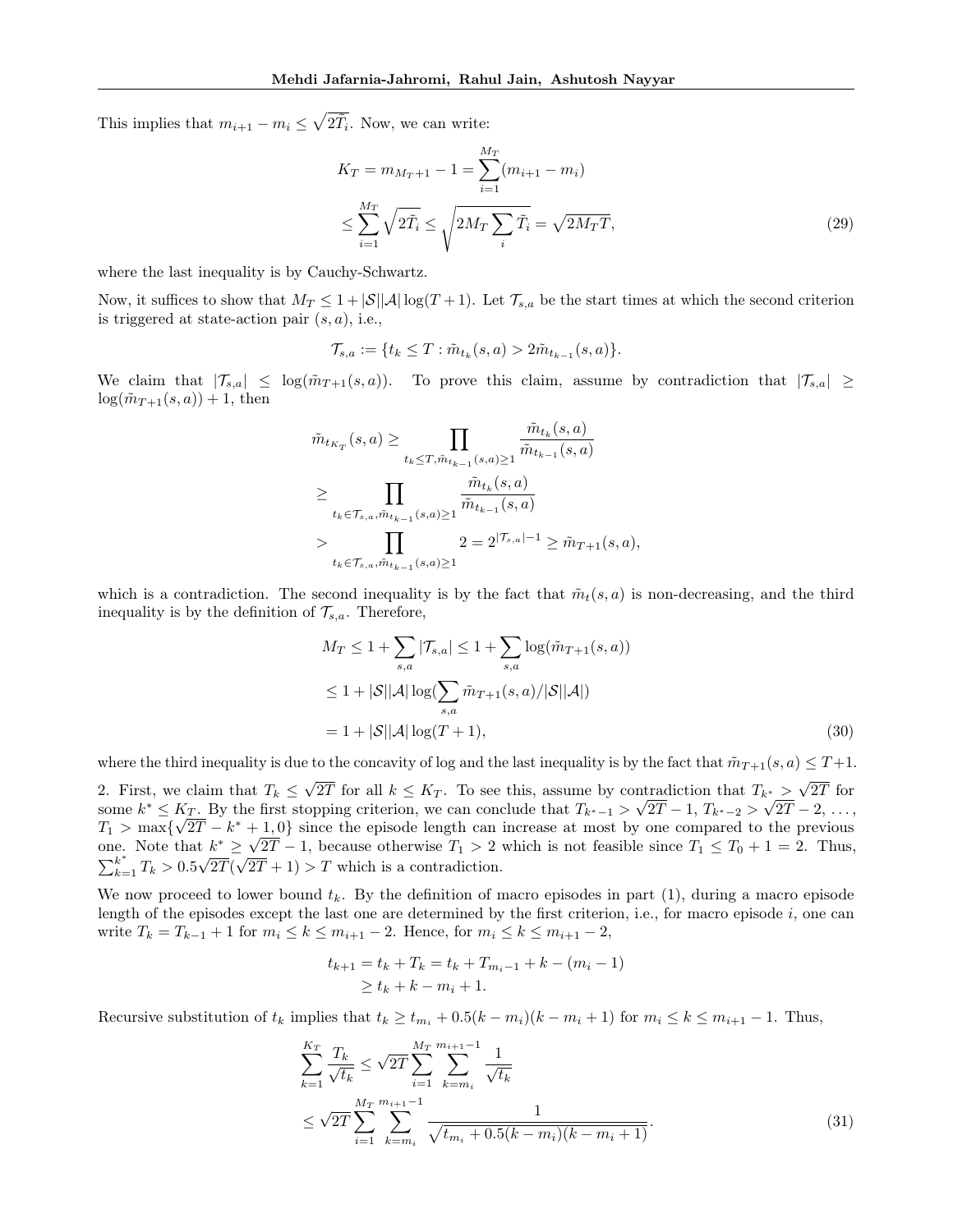The denominator of the summands at  $k = m_i$  is equal to  $\sqrt{t_{m_i}}$ . For other values of k it can be lower bounded by  $0.5(k - m<sub>i</sub>)<sup>2</sup>$ . Thus,

$$
\sum_{i=1}^{M_T} \sum_{k=m_i}^{m_{i+1}-1} \frac{1}{\sqrt{t_{m_i}+0.5(k-m_i)(k-m_i+1)}}
$$
\n
$$
\leq \sum_{i=1}^{M_T} \frac{1}{\sqrt{t_{m_i}}} + \sum_{i=1}^{M_T} \sum_{k=m_i+1}^{m_{i+1}-1} \frac{\sqrt{2}}{k-m_i}
$$
\n
$$
\leq M_T + \sum_{i=1}^{M_T} \sum_{j=1}^{m_{i+1}-m_i-1} \frac{\sqrt{2}}{j}
$$
\n
$$
\leq M_T + \sqrt{2}(M_T + \sum_{i=1}^{M_T} \log(m_{i+1}-m_i))
$$
\n
$$
\leq M_T(1+\sqrt{2}) + \sqrt{2}M_T \log(\frac{1}{M_T} \sum_{i=1}^{M_T} (m_{i+1}-m_i))
$$
\n
$$
\leq M_T(1+\sqrt{2}) + \sqrt{2}M_T \log \sqrt{2T}
$$
\n
$$
\leq 7M_T \log \sqrt{2T},
$$

where the second inequality is by  $t_{m_i} \geq 1$ , the third inequality is by the fact that  $\sum_{j=1}^{K} 1/j \leq 1 + \int_1^K dx/x =$  $1+\log K$ , the forth inequality is by concavity of log and the fifth inequality is by the fact that  $\sum_{i=1}^{M_T} (m_{i+1} - m_i) =$  $m_{M_T+1} - 1 = K_T$  and  $K_T/M_T \leq \sqrt{2T/M_T} \leq \sqrt{2T}$  (see [\(29\)](#page-18-0)). Substituting this bound into [\(31\)](#page-18-1) and using the upper bound on  $M_T$  [\(30\)](#page-18-2), we can write

$$
\sum_{k=1}^{K_T} \frac{T_k}{\sqrt{t_k}} \le \sqrt{2T} \Big( 7M_T \log \sqrt{2T} \Big)
$$
  
 
$$
\le 7\sqrt{2T} (1 + |\mathcal{S}| |\mathcal{A}| \log(T+1)) \log \sqrt{2T}.
$$

## C Other Proofs

### C.1 Proof of Lemma [1](#page-2-5)

**Lemma** (restatement of Lemma [1\)](#page-2-5). Suppose Assumption [1](#page-2-0) holds. Then, the policy  $\pi^*(\cdot,\theta): \Delta_{\mathcal{S}} \to \mathcal{A}$  given by

$$
\pi^*(b;\theta) := \underset{a \in \mathcal{A}}{\operatorname{argmin}} \{c(b,a) + \sum_{o \in O} P(o|b,a;\theta)v(b';\theta)\}
$$

is the optimal policy with  $J_{\pi^*}(h; \theta) = J(\theta)$  for all  $h \in \Delta_{\mathcal{S}}$ .

Proof. We prove that for any policy  $\pi$ ,  $J_{\pi}(h,\theta) \geq J_{\pi^*}(h,\theta) = J(\theta)$  for all  $h \in \Delta_{\mathcal{S}}$ . Let  $\pi : \Delta_{\mathcal{S}} \to \mathcal{A}$  be an